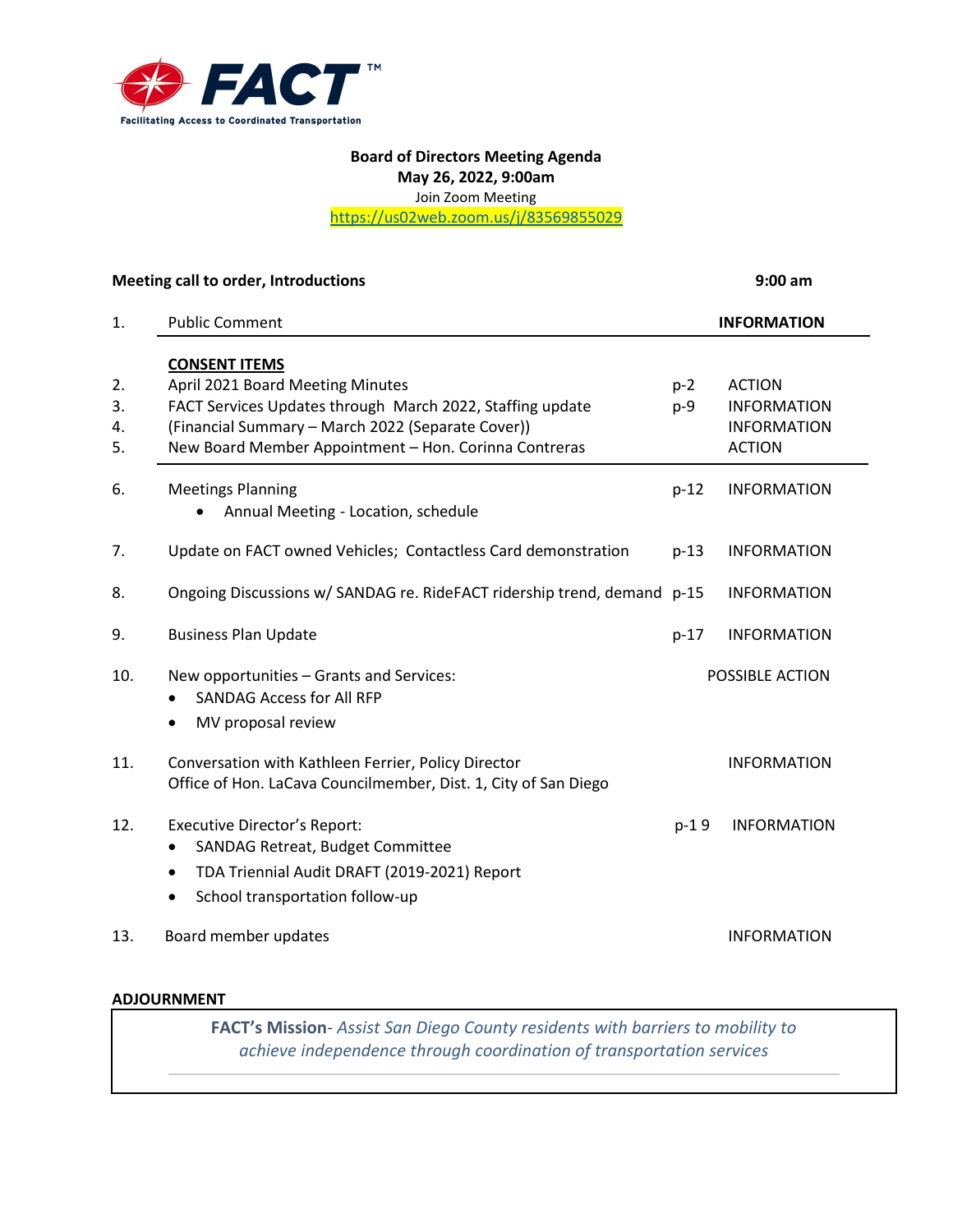## FACT Board of Directors Meeting (RETREAT) Minutes

April 28, 2022

(Zoom Meeting)

| <b>Board Members</b>                                                                     | Hon. Phil Monroe, Hon. Bob Campbell, Hon. John Aguilera, Hon. Kellie Shay Hinze,                                                                                                                                                                                                                                                                                                                                                                                                                                                                                                                                                                                                                                                                                                                                                                         |
|------------------------------------------------------------------------------------------|----------------------------------------------------------------------------------------------------------------------------------------------------------------------------------------------------------------------------------------------------------------------------------------------------------------------------------------------------------------------------------------------------------------------------------------------------------------------------------------------------------------------------------------------------------------------------------------------------------------------------------------------------------------------------------------------------------------------------------------------------------------------------------------------------------------------------------------------------------|
| Attending                                                                                | Hon. George Gastil, Hon. Dave Roberts,                                                                                                                                                                                                                                                                                                                                                                                                                                                                                                                                                                                                                                                                                                                                                                                                                   |
| <b>Board Members</b><br>Absent                                                           | Susan Hafner, Hon. Jewel Edson, LaVonna Connelly                                                                                                                                                                                                                                                                                                                                                                                                                                                                                                                                                                                                                                                                                                                                                                                                         |
| <b>Staff Attending</b>                                                                   | Arun Prem, Meagan Schmidt, Budd Anderson, Julius Burgos, Ali Poorman, Cynthia<br>Pedersen, Christian Hernandez                                                                                                                                                                                                                                                                                                                                                                                                                                                                                                                                                                                                                                                                                                                                           |
| Public/Guests                                                                            | Brian Lane - SANDAG; Hon. Corinna Contreras - City of Vista; Anthony Hackett - Rep.<br>Council Member Raul Campillo, District 7; Chris Orlando - NCTD; Danna Cotman -<br>ARC IP Law; Tony and Sabrina San Nicolas - Renewing Life; Stephen Sung - FACT<br>Website Developer; Ali Attari - Rebel Group                                                                                                                                                                                                                                                                                                                                                                                                                                                                                                                                                    |
| <b>Public Comments</b>                                                                   | "Transportation is a huge barrier for many of our patients. Having reliable<br>transportation and addressing this barrier is incredibly important for patients that<br>maybe would forego their health care needs such as radiation therapy appointments<br>as they occur daily for many. Our partnership with FACT has been incredibly positive<br>for our social work and case management departments and the processes that we<br>have worked out together have been so beneficial to our patients." Anette Blatt -<br>Director, Community Benefits and Advocacy Services, Scripps Health                                                                                                                                                                                                                                                             |
| March Board<br><b>Meeting Minutes</b>                                                    | Motion to approve the March Minutes was made by Hon. John Aguilera. Hon. Phil<br>Monroe seconded the motion. The motion passed unanimously.                                                                                                                                                                                                                                                                                                                                                                                                                                                                                                                                                                                                                                                                                                              |
| Equity, Inclusion in<br>Specialized<br>Transportation<br>Services in San<br>Diego County | Hon. George Gastil welcomed everyone to the Retreat and introductions were made.<br>Arun thanked all of the guests for attending the meeting and said the theme of the<br>Retreat was equity, primarily accessibility to transportation. He reiterated FACT's<br>Mission to "Assist San Diego County residents with barriers to mobility to achieve<br>independence through coordination of transportation services" and said that FACT<br>embraced equity years before it was "trendy." He said FACT's use of the term "filling<br>gaps in transportation" is understood by people and entities addressing coordinated<br>mobility in the Region, and FACT's value in doing so.<br>Arun said there is a structural imbalance of equity in services delivery in San Diego<br>County. In order to address the issue, awareness of the imbalance is key to |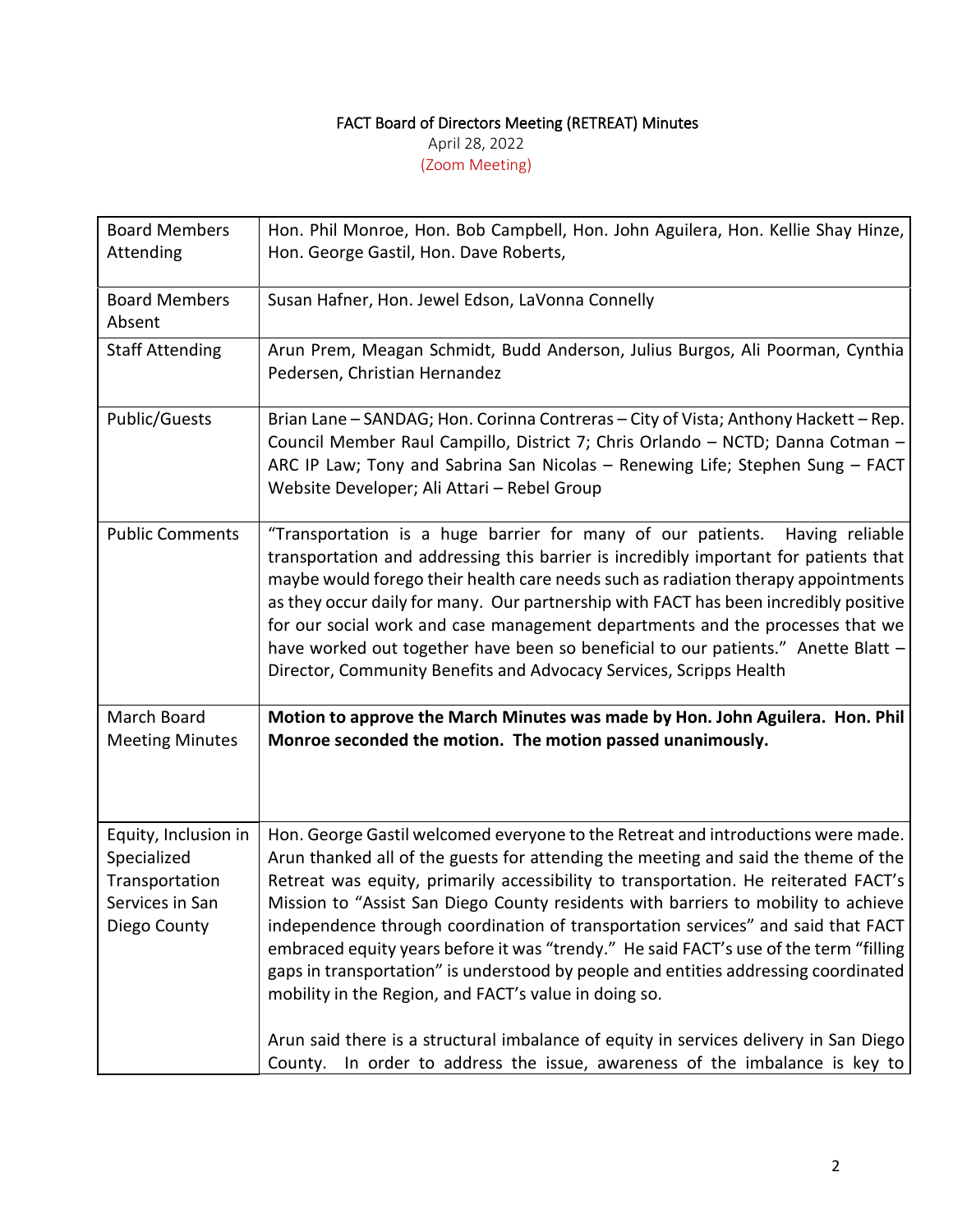understanding and delivering regional transit services. Factors in equity and inclusion in the delivery of regional transit services must first study:

- Service area
- Funding (including proposed initiatives)
- Who is served
- Infrastructure

Arun compared regional discrepancies in funding to the lack of funding and accessibility of transportation in more remote areas in San Diego County. The discrepancy is a result of shifts in costs of living affordability, and in population gravitation towards lower living cost areas.

Arun said when analyzing the use of paratransit agencies funding, the money is being spent on a very specific group (disabilities) to the detriment of many other groups who would qualify for funding. He said senior transportation should fall under the TDA guidelines and requirements, and that a very large amount of money is being spent on a very small amount of population.

In the less densely populated areas, the cost of providing transportation increases substantially. Cost per person increases due to the length or mileage of each trip provided, with fewer options available. The Taxi Cab Administration under MTS has only two accessible taxi cabs for the entire city of San Diego. With lack of infrastructure over the years in the region, accessible transportation options are almost non-existent.

Hon. Contreras asked if there is any kind of legislative push on a state level from FACT or any other organization to address the inequities. Arun said currently there is no push to secure guaranteed funding for senior transportation. Hon. Contreras said some cities have ageing plans in place, but based on the numbers, the equity situation will worsen without a plan to guarantee services. Arun said with some creativity solutions to lower the costs can found.

Hon. Phil Monroe said there are certain personal choices that people make in their lives that put them into certain situations, and then say they need to be served. Phil said personal choices have been made and the question should be asked if those areas really need to be served. Hon. Contreras said the way land has been developed, the sprawl-based mentality has contributed to the transit deserts. She said smart growth is vital to the way forward because building continues to move further out where there is lack of transportation and will continue to be detrimental to the mission of FACT. She said housing affordability and transit go hand-in-hand in development.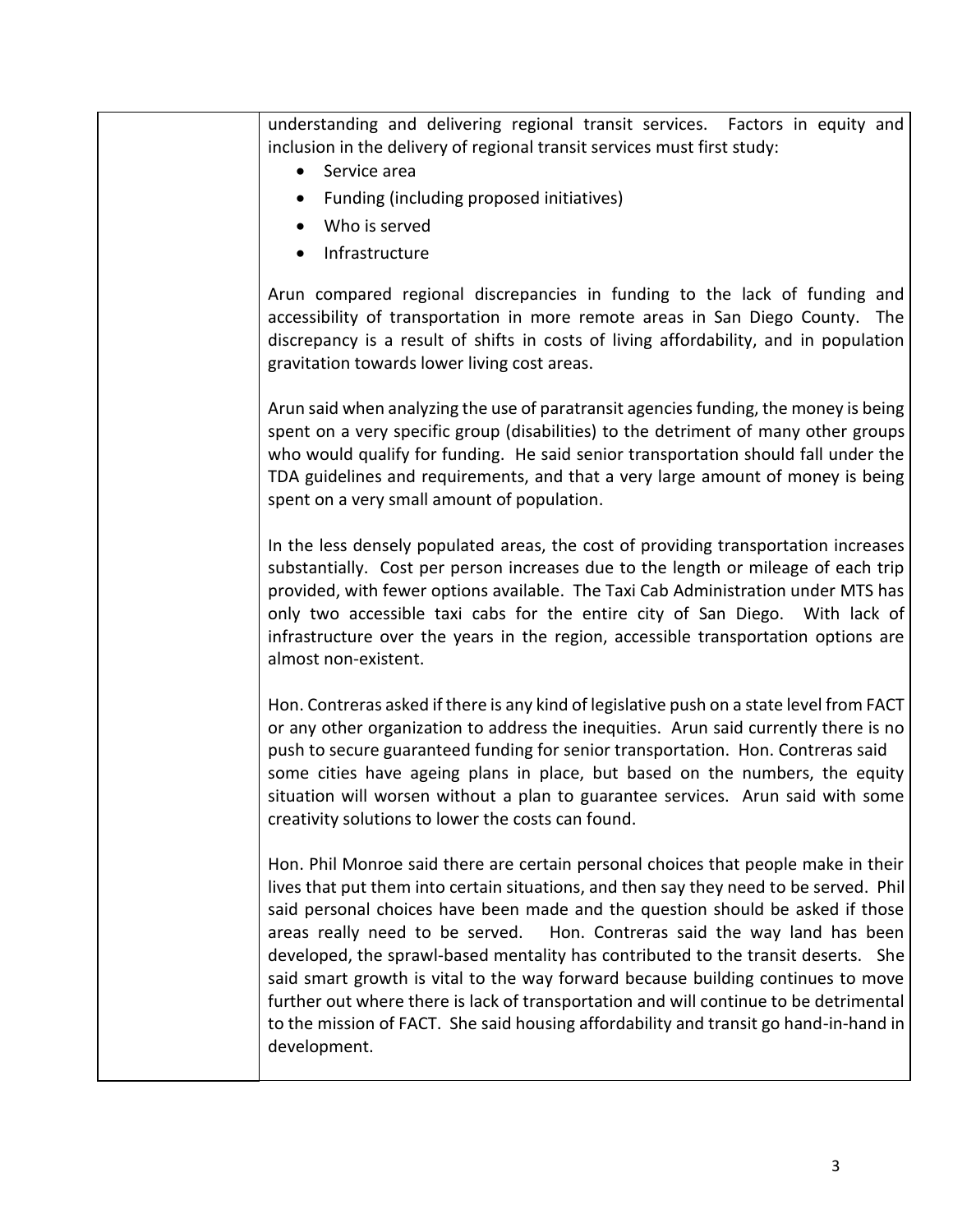|                                                                                                                    | Hon. John Aguilera said the issue is at a higher level than FACT, and will need actions<br>such as lobbying assembly members rather than the County Board of Supervisors.<br>He said budget issues at NCTD and MTS rely on formulas that have to change at the<br>State level. Hon. Contreras said there is a real need for advocacy of long term<br>planning regarding the senior population and should be on the State's long term<br>Master Plan for ageing.                                                                                                                                                                                                                                                             |
|--------------------------------------------------------------------------------------------------------------------|-----------------------------------------------------------------------------------------------------------------------------------------------------------------------------------------------------------------------------------------------------------------------------------------------------------------------------------------------------------------------------------------------------------------------------------------------------------------------------------------------------------------------------------------------------------------------------------------------------------------------------------------------------------------------------------------------------------------------------|
|                                                                                                                    | Arun said the Council on Access and Mobility (CAM), the Social Services<br>Transportation Advisory Committee (SSTAC), and the Transportation Committee are<br>mechanisms designed to formally communicate to SANDAG. A formal study to<br>better understand and identify seniors' transportation needs would be constructive.                                                                                                                                                                                                                                                                                                                                                                                               |
|                                                                                                                    | Brian Lane said SANDAG assesses needs, identifies them and makes grants available<br>for funding. Arun said SANDAG is one of the agencies that proactively updates its<br>plan based on constant annual cycles, and a city by city plan detailing more data<br>would be beneficial in planning.                                                                                                                                                                                                                                                                                                                                                                                                                             |
| Closing Gaps in<br>Transportation<br>Services - New<br>Challenges,<br>Opportunities,<br>Scope, Fit With<br>Mission | Arun referenced a recent article brought to his attention by Mayor Catherine<br>Blakespear that appeared in Voice of San Diego regarding a lack of transportation for<br>students in Oceanside Unified School District. Due to budget cuts and the district's<br>decision to cut school bus routes, students at some schools no longer have<br>transportation through the district and rely on other ways getting to and from school.<br>Choices for parents are the use of public transportation or paying other parents to<br>provide transportation. Students using public buses are faced with schedules that<br>might not suit their needs.<br>Paying other parents to provide rides was not an<br>effective solution. |
|                                                                                                                    | Mayor Blakespear, SANDAG, FACT and others have met to address this equity issue<br>with OUSD officials. As the regional CTSA, FACT was asked to help find a solution.<br>Arun said he had discussions with Antoinette Meir and Brian Lane. Arun said school<br>transportation is a highly specialized area because the riders are young children. He<br>said the cost to provide rides is very high and will require designated funding and<br>resolve, and is something that needs to be researched further.                                                                                                                                                                                                               |
|                                                                                                                    | As a possible solution, FACT considered the donation of vehicles to the Boys and Girls<br>Club in Oceanside for use with volunteer drivers. This would eliminate liability issues<br>for FACT, but was declined because of the difficulty in finding volunteer drivers.<br>Drivers for the specialized transportation of school-age riders require certain<br>qualifications, training, and background requirements that take time to fulfil.                                                                                                                                                                                                                                                                               |
|                                                                                                                    | SANDAG would need to designate funding to carry out and follow through on the<br>requirements if FACT is able to provide the transportation program.<br>Phil asked<br>about existing contracted services that provide school bus transportation. Arun said                                                                                                                                                                                                                                                                                                                                                                                                                                                                  |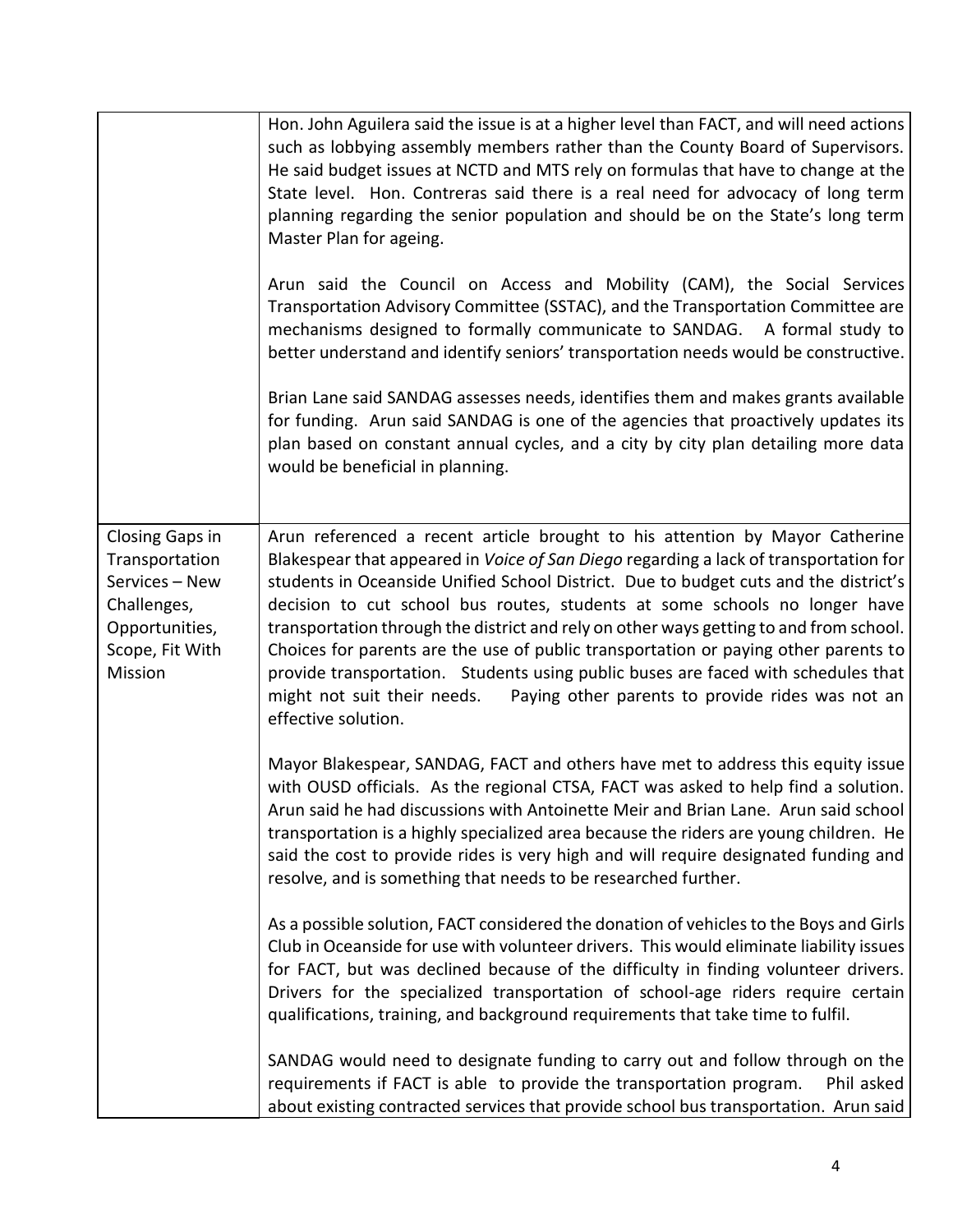|                                         | that those contracted services could be reviewed, to include bus routes with cost<br>effectiveness, as a possible solution. Phil said it would be worthwhile to put together<br>a plan that would suit the school district's needs. Arun agreed that it is doable and<br>FACT will act accordingly when SANDAG proposes the plan.                                                                                                                                                                                 |
|-----------------------------------------|-------------------------------------------------------------------------------------------------------------------------------------------------------------------------------------------------------------------------------------------------------------------------------------------------------------------------------------------------------------------------------------------------------------------------------------------------------------------------------------------------------------------|
|                                         | Danna Cotman said it is a societal issue when students cannot go to school because<br>they have no transportation. She said this is an equity issue that is not being<br>addressed and suggested that larger companies may want to get involved in helping<br>resolve transportation issues for students.<br>Danna said using contracted<br>transportation services already in place is a good solution from a liability standpoint.                                                                              |
|                                         | Hon. Kellie Hinze said currently state bill SB878 is underway. This bill would require<br>all school districts to have transport provided for grades K-12. The bill also creates a<br>funding source throughout the state of California. She said that perhaps there is a<br>way for FACT to engage in supporting the legislation, and in the meantime, create a<br>pilot that would support the findings that the bill would make.                                                                               |
|                                         | Brian Lane said that certification of drivers to transport school kids is difficult. Phil<br>said the FACT pilot program that handled students years ago was a very small<br>program that consisted of transporting only eight students from one location to<br>another. He said that program was very limited compared to the size of a program<br>that is currently being discussed. George agreed, reiterating that it was a program<br>that was clearly defined in its scope.                                 |
|                                         | John asked Arun if he is considering FACT to implement and run a pilot program with<br>the school district. Arun said FACT would need to decide whether or not it wants to<br>undertake the effort. The next step would be to work with staff at the school district<br>to define specific needs. John asked what FACT's liability would be operating the<br>program while another contractor provides transportation. Danna said as long as all<br>the proper insurances are in place, FACT would have coverage. |
|                                         | Phil said a letter of support from SANDAG that requests FACT's involvement in a pilot<br>program would be beneficial. George said a formal statement from SANDAG would<br>help finalize FACT's decision.                                                                                                                                                                                                                                                                                                          |
| Challenges and                          | Meagan Schmidt presented information with regards to Gary and Mary West Pace,                                                                                                                                                                                                                                                                                                                                                                                                                                     |
| Opportunities:                          | a FACT brokerage partner and the impacts COVID has had on the brokerage. West<br>Pace's mission is "To lower healthcare costs to enable seniors to successfully age in                                                                                                                                                                                                                                                                                                                                            |
| Marketplace                             | place with access to high-quality, affordable health and support services that                                                                                                                                                                                                                                                                                                                                                                                                                                    |
| Disruptions Due to                      | preserve and protect their dignity, quality of life and independence." The Pace                                                                                                                                                                                                                                                                                                                                                                                                                                   |
| COVID, Impacts on<br>Brokerage - A Case | program is an all-inclusive care program for the elderly and is a national model of<br>care focused on keeping people in their homes and communities. They have                                                                                                                                                                                                                                                                                                                                                   |
| Study                                   |                                                                                                                                                                                                                                                                                                                                                                                                                                                                                                                   |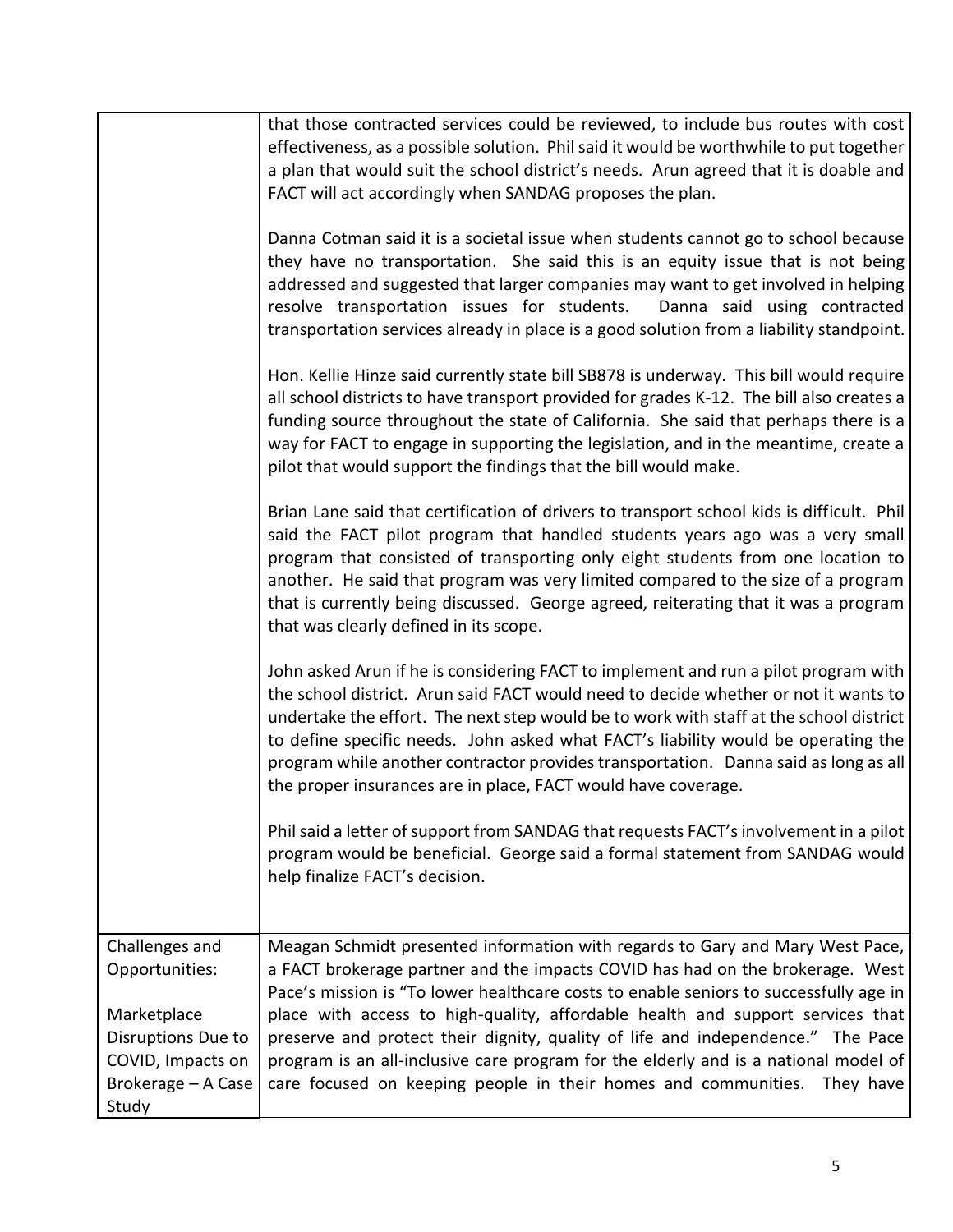| integrated, comprehensive medical and support services in place, with no service<br>limitations, and have flexibility in their service delivery.                                                                                                                                                                                                                                                                                                                                                                                                                                                                    |
|---------------------------------------------------------------------------------------------------------------------------------------------------------------------------------------------------------------------------------------------------------------------------------------------------------------------------------------------------------------------------------------------------------------------------------------------------------------------------------------------------------------------------------------------------------------------------------------------------------------------|
| To be eligible one must be 55 years of age or older and meet state eligibility for<br>nursing home level of care. Eligibility also provides the ability to live safely in the<br>community with help from Pace, and live in the Pace program designated service<br>area.                                                                                                                                                                                                                                                                                                                                            |
| FACT's objective for the Pace Program is to provide transportation to and from<br>medical appointments for West Pace clients throughout San Diego County by doing<br>so safely, timely and provide customer service. Currently, FACT does not pick up<br>riders from the Pace Center located in San Marcos, but from clients' homes and takes<br>them to their appointments throughout the county.                                                                                                                                                                                                                  |
| During FACT's outreach to find providers for this program in April/May 2021, several<br>vendors expressed interest in the program. During COVID, two vendors shut down<br>their businesses as a result of the many challenges they faced. Compliance to<br>become a brokerage driver for Pace clients require:<br>Background check<br>$\bullet$<br>OIG check (Office of Inspector General)<br>DHCS check (California Department of Health Care Services)<br>$\bullet$<br>Driver's License copy<br>$\bullet$<br>COVID Vaccination (3)<br>$\bullet$<br>TB vaccination                                                 |
| In addition, monthly driver audits are requested:<br>OIG check<br><b>DHCS</b> check<br>Training certificate<br>D & A random test                                                                                                                                                                                                                                                                                                                                                                                                                                                                                    |
| FACT verifies that the requirements are met with provided monthly proof of<br>compliance. Other things that affect the level of vendor interest to provide trips:<br>Service area - Primarily most of the West Pace trips are in North County<br>which has a shortage of vendors available. Getting vendors to come to North<br>County is difficult due to cost and travel time.<br>Accessible trips - Over 20 mile trip length plus shortage of drivers cause a lack<br>$\bullet$<br>in interest<br>Trip length - Average trip length is over 20 miles which affects costs<br>$\bullet$<br>Compliance requirements |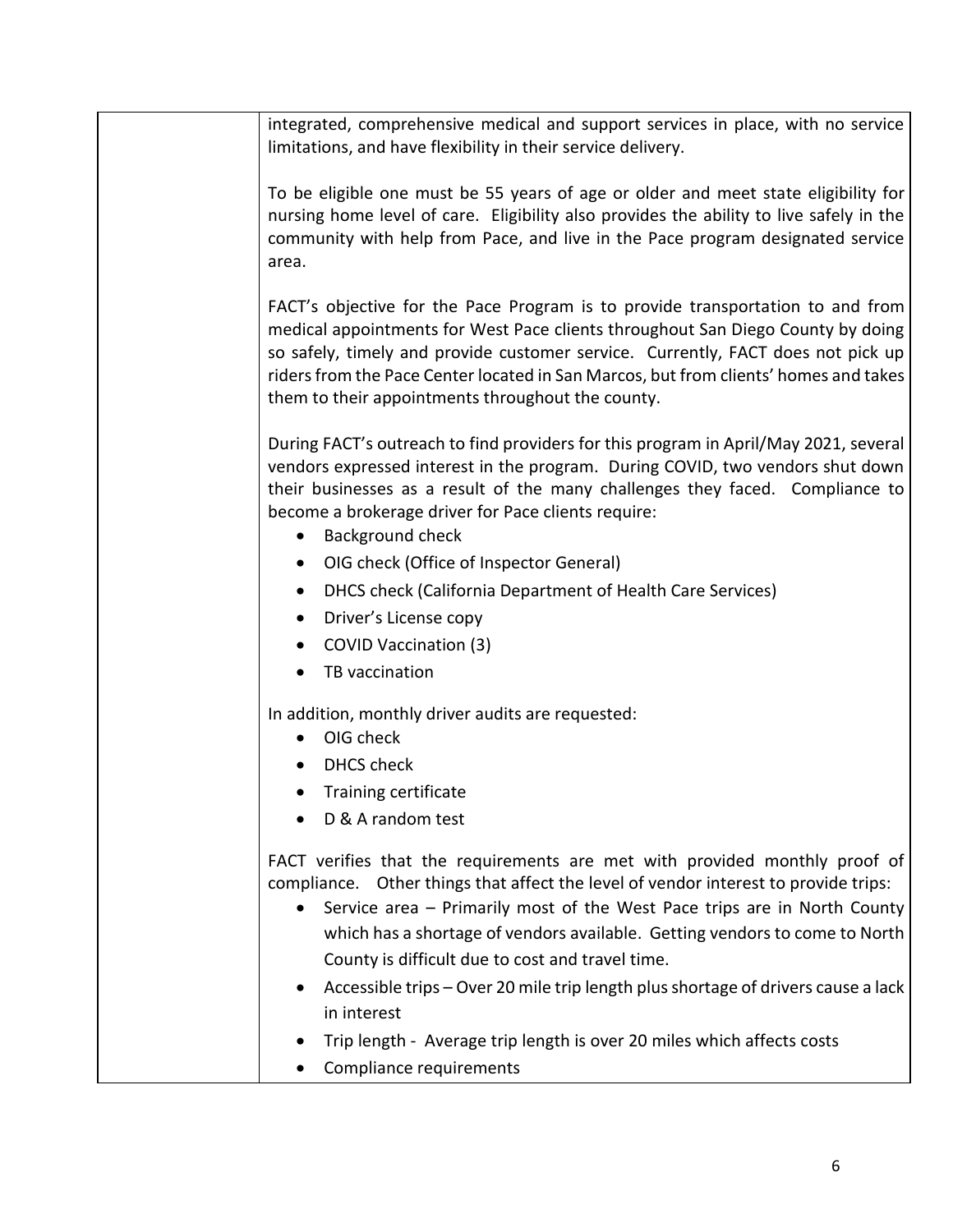|                                                                           | Volume – Lower volume of rides in North County as opposed to San Diego                                                                                                                                                                                                                                                                                                                                                                                                                                                                                                                                                                                                                                                                                                                                                        |
|---------------------------------------------------------------------------|-------------------------------------------------------------------------------------------------------------------------------------------------------------------------------------------------------------------------------------------------------------------------------------------------------------------------------------------------------------------------------------------------------------------------------------------------------------------------------------------------------------------------------------------------------------------------------------------------------------------------------------------------------------------------------------------------------------------------------------------------------------------------------------------------------------------------------|
|                                                                           | Meagan said this is a summary of just one out of 12 FACT vendors and a few of the<br>challenges in providing transportation.                                                                                                                                                                                                                                                                                                                                                                                                                                                                                                                                                                                                                                                                                                  |
|                                                                           | Ali Poorman said some riders are turning to FACT for transportation for various<br>reasons. These riders have lost their rides because their provider went out of<br>business. They are over the age of 21 and attend day programs from 8am to 2pm,<br>five days per week. Due to excessive wait times, these riders using NCTD Lift<br>program, contacted FACT for transportation. What took nearly four hours to get to<br>their day programs using Lift, now takes approximately 20 minutes using FACT. The<br>trips, however, are costly and are being paid for by RideFACT. FACT has tried to<br>renegotiate the cost of these trips with the providers. Kellie asked if the costs for<br>these trips is sustainable. Meagan said it is not sustainable and will depend on how<br>much money RideFACT can afford to pay. |
|                                                                           | Meagan gave an update with regards to an RFP for SANDAG's Flexible Fleets program<br>in which FACT was asked to be a subcontractor, utilizing new and innovative<br>technology. FACT recently submitted two proposals regarding On-Demand<br>Ambulatory and Wheelchair Accessible transportation as well as additional call<br>center support, with a high level of technology involved.                                                                                                                                                                                                                                                                                                                                                                                                                                      |
|                                                                           | Another proposal FACT recently bid on is a new County Program, Free Rides for Older<br>Adults for low-income seniors in designated health equity zip codes. FACT is waiting<br>to hear back for those award announcements.                                                                                                                                                                                                                                                                                                                                                                                                                                                                                                                                                                                                    |
| TNC Access for All<br>- Leveraging FACT<br>Service for Greater<br>Access  | Arun said the Access for All project is currently waiting for an announcement from<br>SANDAG.<br>The scope of work for this project is undetermined until that<br>announcement.                                                                                                                                                                                                                                                                                                                                                                                                                                                                                                                                                                                                                                               |
| <b>SANDAG Flex</b><br>Fleets - Services in<br>Support of<br>Regional Plan | Arun gave an update regarding the RFP proposal for Flex Fleets. This proposal budget<br>added up to a total of \$25 million for eight specific services that included<br>microtransit, shuttle, On-demand service, and scooter type service among others.<br>FACT's interest was in Microtransit and On-demand service, particularly for<br>accessible service. This was a very large contract with no specific timeline requiring<br>very specific capabilities which would be very costly and need expertise.                                                                                                                                                                                                                                                                                                               |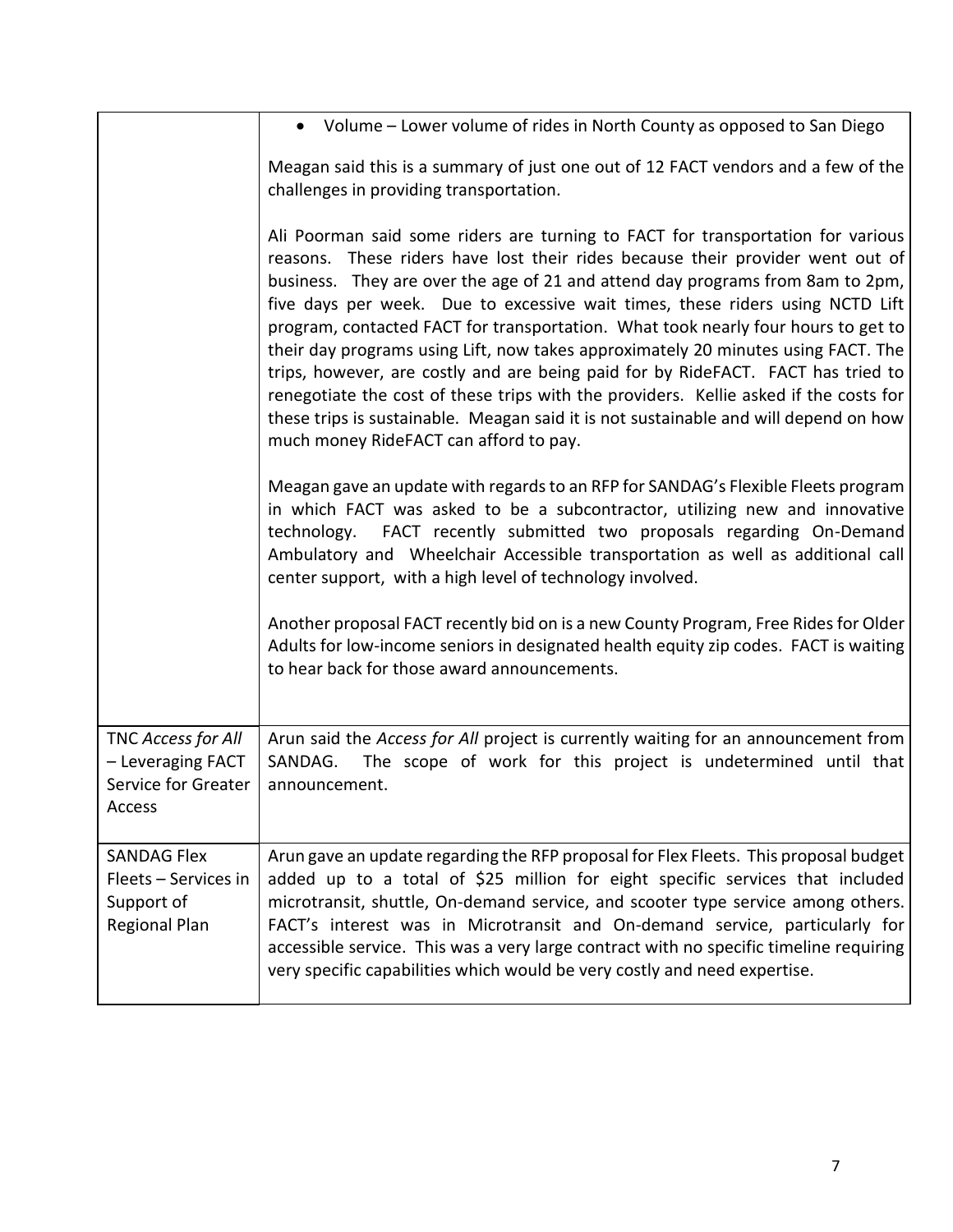| County - Free<br>Rides for Older<br>Adults | The proposal was submitted at the end of March and FACT is waiting for the<br>announcement to be made by the County. George said a better relationship with<br>the County would benefit FACT.                                                                                                                                                                                                                                                                                                                                                                                                                                                                                                                                                                                                                                                                                                                                                                                                                                                                                                                                                                                                                                                                                                                                                                                                                                                                                                                                                                                                                                                                                                                                                                                                                                                                                                                                                                                            |
|--------------------------------------------|------------------------------------------------------------------------------------------------------------------------------------------------------------------------------------------------------------------------------------------------------------------------------------------------------------------------------------------------------------------------------------------------------------------------------------------------------------------------------------------------------------------------------------------------------------------------------------------------------------------------------------------------------------------------------------------------------------------------------------------------------------------------------------------------------------------------------------------------------------------------------------------------------------------------------------------------------------------------------------------------------------------------------------------------------------------------------------------------------------------------------------------------------------------------------------------------------------------------------------------------------------------------------------------------------------------------------------------------------------------------------------------------------------------------------------------------------------------------------------------------------------------------------------------------------------------------------------------------------------------------------------------------------------------------------------------------------------------------------------------------------------------------------------------------------------------------------------------------------------------------------------------------------------------------------------------------------------------------------------------|
| <b>Contactless Fare</b><br>Payment Pilot   | Meagan introduced a guest, Ali Attari of Rebel Group, to speak about the Contactless<br>Fare Payment Pilot Project, a collaboration between FACT, CAL-ITP, VISA, Rebel<br>Group, Elavon and PayFelix. Ali introduced himself as the Project Manager for the<br>California Integrated Travel Project, or CAL-ITP. CAL-ITP is a program by CalTrans.<br>Ali said CAL-ITP's vision is to modernize public transit by assisting those agencies in<br>modernizing their operations and making travel simpler and more cost effective.<br>This is done by three main pillars:<br>1. Enabling contactless payments<br>2. Automating discounts – i.e. weekly passes, senior discounts, etc.<br>3. Real-time trip planning – modernizing operations and tracking public transit<br>routes, better decision making for riders and the use of phones in their<br>pockets to help plan their journeys<br>Ali said this technology is similar to the instant payment methods used for other<br>purchases and services with smart devices. The process is simple and straight-<br>forward and easily done for paratransit. By utilizing a Payment Acceptance Device<br>(phones), once an application is installed on the phone, a reader receives a payment<br>based on the set fares. Software transmits money from a rider's bank card to the<br>transit provider, and eliminates the need to carry cash. This program uses NFC-<br>enabled<br>phones (Near Field Communication) which allows phones to be used as a payment<br>acceptance device.<br>For this project there are three components:<br>4. Smart phones are used as a payment acceptance device, saving space on<br>vehicles. These are Android smart phones that read riders contactless bank<br>cards, and smart devices.<br>5. Felix, a software solution that provides cloud based sales solutions adapted<br>so it's useful for transit services.<br>6. Payment process, Elavon which facilitates the transaction between all the |
|                                            | different parties. It transmits money from a rider's bank account card to the<br>provider, which is FACT.<br>Ali said the provider (driver) will tap in the set fare, the rider will tap their loaded<br>cards onto the payment acceptance device (provider smart phone) eliminating the                                                                                                                                                                                                                                                                                                                                                                                                                                                                                                                                                                                                                                                                                                                                                                                                                                                                                                                                                                                                                                                                                                                                                                                                                                                                                                                                                                                                                                                                                                                                                                                                                                                                                                 |
|                                            | need to have exact money for each ride. Visa is the overall project sponsor providing                                                                                                                                                                                                                                                                                                                                                                                                                                                                                                                                                                                                                                                                                                                                                                                                                                                                                                                                                                                                                                                                                                                                                                                                                                                                                                                                                                                                                                                                                                                                                                                                                                                                                                                                                                                                                                                                                                    |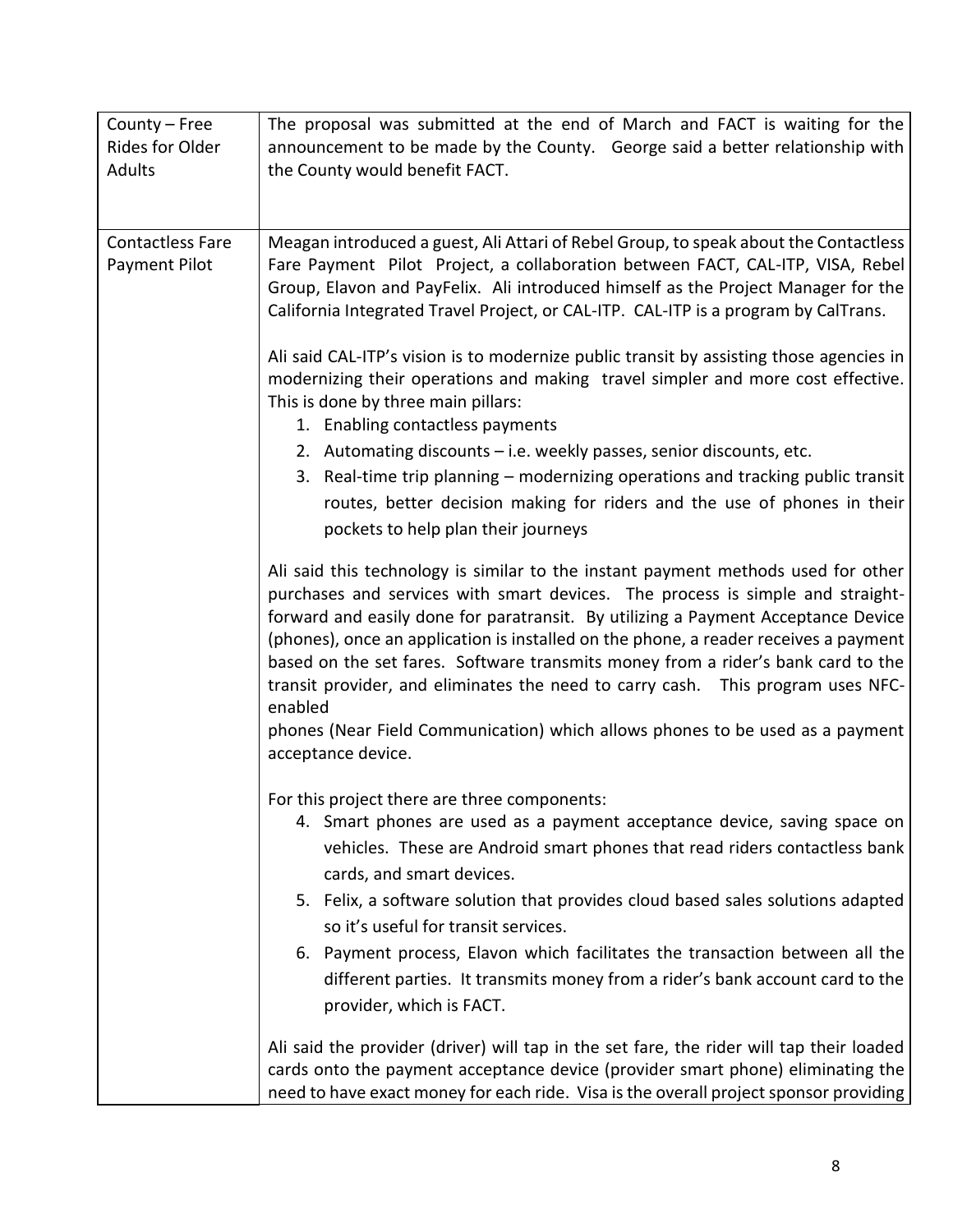|                        | the phones, software costs, marketing, and technical support. FACT will provide<br>customer service, and Felix, the software solution. CAL-ITP will provide overall IT<br>project management technical assistance. Dashboards will provide FACT with<br>metrics, such as transaction information, ridership information, in addition to the<br>invoices FACT will receive from Elavon.                                                                                                                                                                                                                                               |
|------------------------|--------------------------------------------------------------------------------------------------------------------------------------------------------------------------------------------------------------------------------------------------------------------------------------------------------------------------------------------------------------------------------------------------------------------------------------------------------------------------------------------------------------------------------------------------------------------------------------------------------------------------------------|
|                        | This six month project ends in November 2022. Arun said FACT looks forward to the<br>project and is something that is completely new to FACT. He said FACT is testing this<br>project with RideFACT only. George asked what Visa gets out of this project by<br>financing everything. Ali said Visa looks at it as a long term project and the more<br>merchants that use a service like Felix, the more Visa earns. Visa is evaluating<br>contactless payments in public transit in California, and the use of a phone as a<br>payment device.<br>Phil asked about the cost of the phones. Ali said 25 phones are provided by Visa. |
| <b>Website Updates</b> | Stephen Sung, FACT's website contractor, reviewed revisions and improvements<br>made to the website. Some of the revisions stress the use of RideFACT more<br>predominantly throughout the website.  John asked if the website could be found<br>with search engine optimization. Stephen said he would continue to work on fine<br>tuning the website.                                                                                                                                                                                                                                                                              |
| <b>ADJOURNMENT</b>     | George thanked everyone for attending the Retreat. The meeting was adjourned at<br>approximately 12:30 pm                                                                                                                                                                                                                                                                                                                                                                                                                                                                                                                            |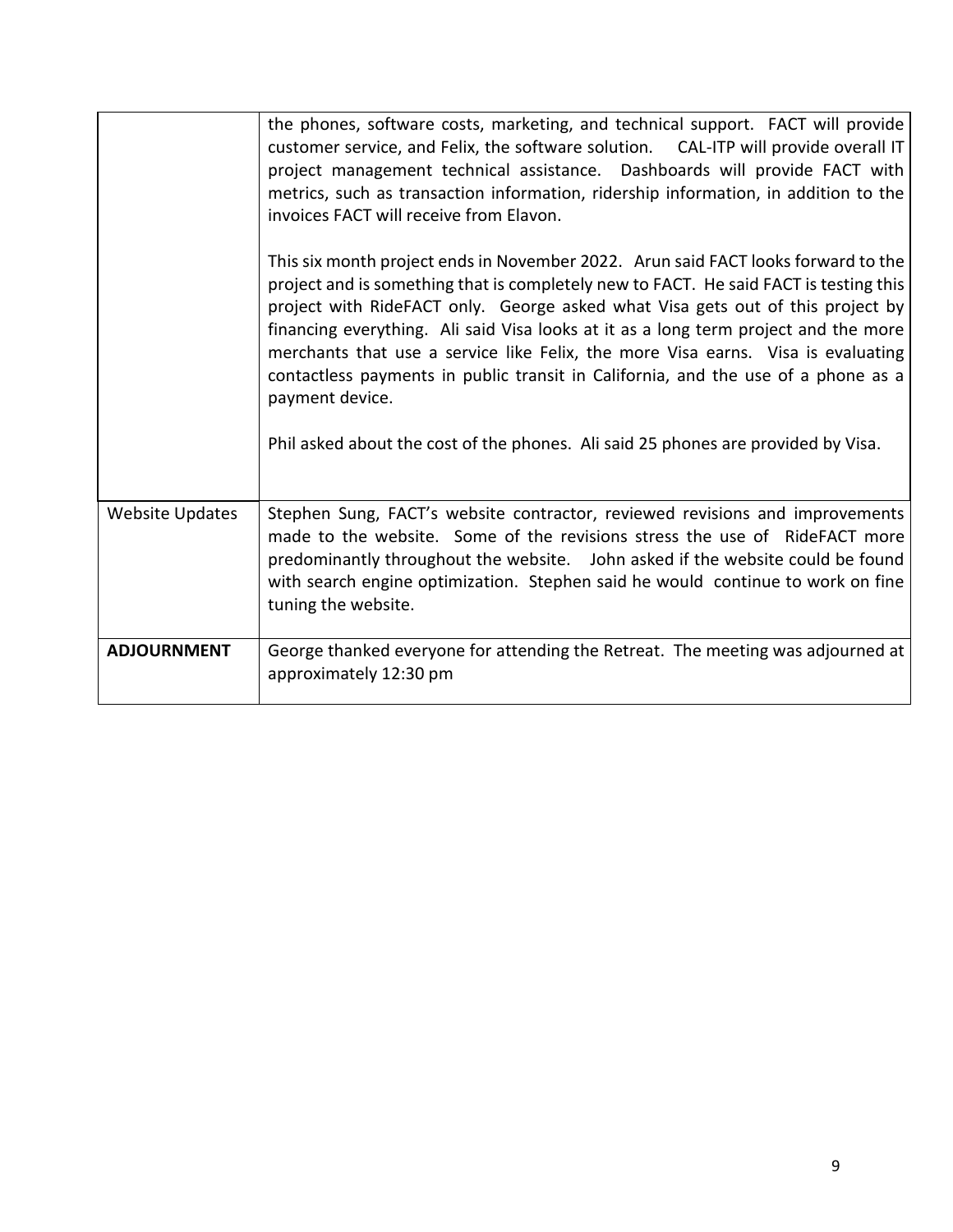**TO: BOARD OF DIRECTORS**

**FROM: Meagan Schmidt, Director of Operations**

**RE: FACT Services updates** 

### **ISSUE:**

This item presents a monthly RideFACT and agency services update.

## **BACKGROUND:**

|                                 | <b>February</b> | March          |
|---------------------------------|-----------------|----------------|
| <b>SERVICE</b>                  | <b>ONE-WAY</b>  | <b>ONE-WAY</b> |
|                                 | <b>TRIPS</b>    | <b>TRIPS</b>   |
| <b>PACE</b>                     | 39              | 44             |
| County                          | 0               | 0              |
| COVID-19                        |                 |                |
| <b>Scripps</b>                  | 124             | 104            |
| <b>Escondido</b>                | 689             | 979            |
| <b>County HHSA</b><br><b>TB</b> | 13              | 22             |
| <b>San Marcos</b>               | 99              | 75             |
| Oceanside                       | 0               | 0              |
| Parkinson's<br>Assoc.           | 0               | 0              |
| <b>Tri-City</b>                 | 102             | 71             |
| <b>MV</b>                       | 0               | 0              |
| <b>Other</b>                    | 0               | 0              |
| <b>RideFACT</b>                 | 1,752           | 2,585          |
| <b>TOTAL</b>                    | 2,818           | 3,880          |

## **Gary Mary WestPACE**

Programs of All-Inclusive Care for the Elderly (PACE) - These trips are to medical destinations throughout North County as well as a few destinations further south. Trips began in late May 2021 and 1,559 were provided through March 2022.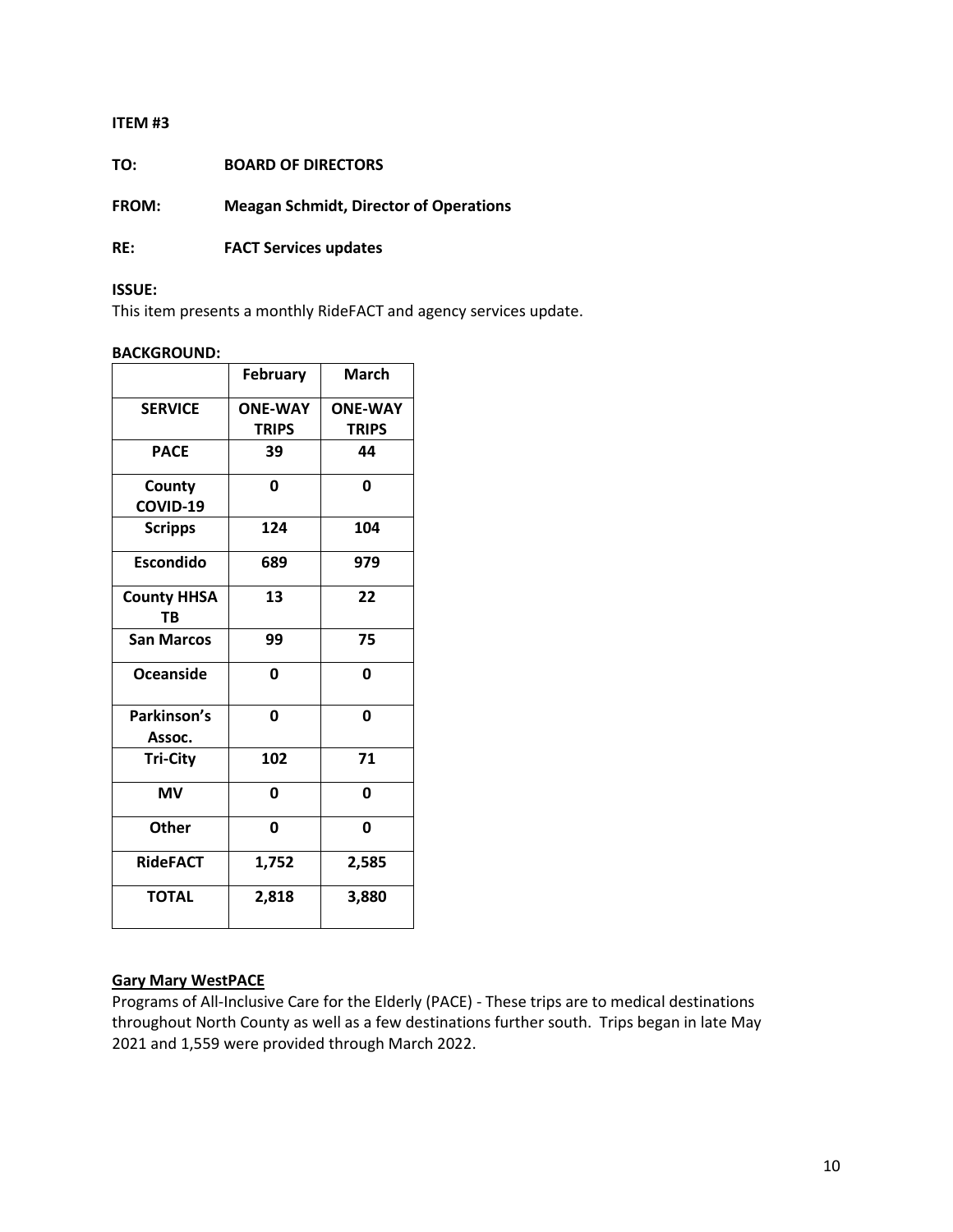## **Scripps Health**

FACT's service agreement with Scripps Health began January 15, 2020; 1,546 trips were provided through the end of March 2022. FACT brokerage vendors are transporting discharged patients to pharmacies, their residences and/or to hospitals outside of San Diego County. FACT currently provides trips for 4 locations, Scripps Mercy Hospital Hillcrest and Chula Vista, Scripps La Jolla and Scripps Vista Clinic. FACT signed an Evergreen contract amendment expanding to all of these locations in August 2021.

## **City of Escondido**

FACT provides transportation to/from the City of Escondido's senior lunch nutrition program Monday-Friday. Service began November 1, 2019. Trips were paused in mid-March 2020- May 2021 due to COVID-19. Service resumed on June  $15<sup>th</sup>$ . FACT provided 11,569 trips between November 2019 and March 2022. This contract term is through June 30, 2022.

## **County HHSA**

This service provides trips for the County to non-contagious Tuberculosis patients from their residences to clinics for treatment. 706 trips have been performed under this contract between late November 2018 through March 2022. This contract term is through June 30, 2023.

## **The Parkinson's Association of San Diego**

The Parkinson's Association of San Diego (PASD) contracts with FACT to provide transportation for neurological medical appointments, support groups and Parkinson's Association related events for their clients. Between June 2018 – March 2022, 190 trips have been provided.

## **City of San Marcos**

*Catch a Ride!* provides transportation for eligible seniors 60+ within San Marcos city limits as well as for medical purposes outside of the city within a 20 mile radius. FACT has provided 4,567 trips between February 2018 – March 2022. FACT and the City signed Amendment 4 to extend the contract through June 2022.

## **MV NCTD LIFT Service**

Inactive. Currently in meetings regarding FACT resuming LIFT service.

## **Tri-City Contracts – Emergency Room & Outpatient Behavioral Health**

FACT began transportation services for Tri-City Medical Center in December 2016. FACT has provided 6,379 trips for Tri-City patients between December 2016 – March 2022.

## **City of Oceanside Senior Van Service**

Contracted service for Oceanside began in September 2013. FACT has invoiced City of Oceanside for 34,322 trips from September 2013 – April 2021. As of May 1, 2021 this service was stopped due to lack of funds.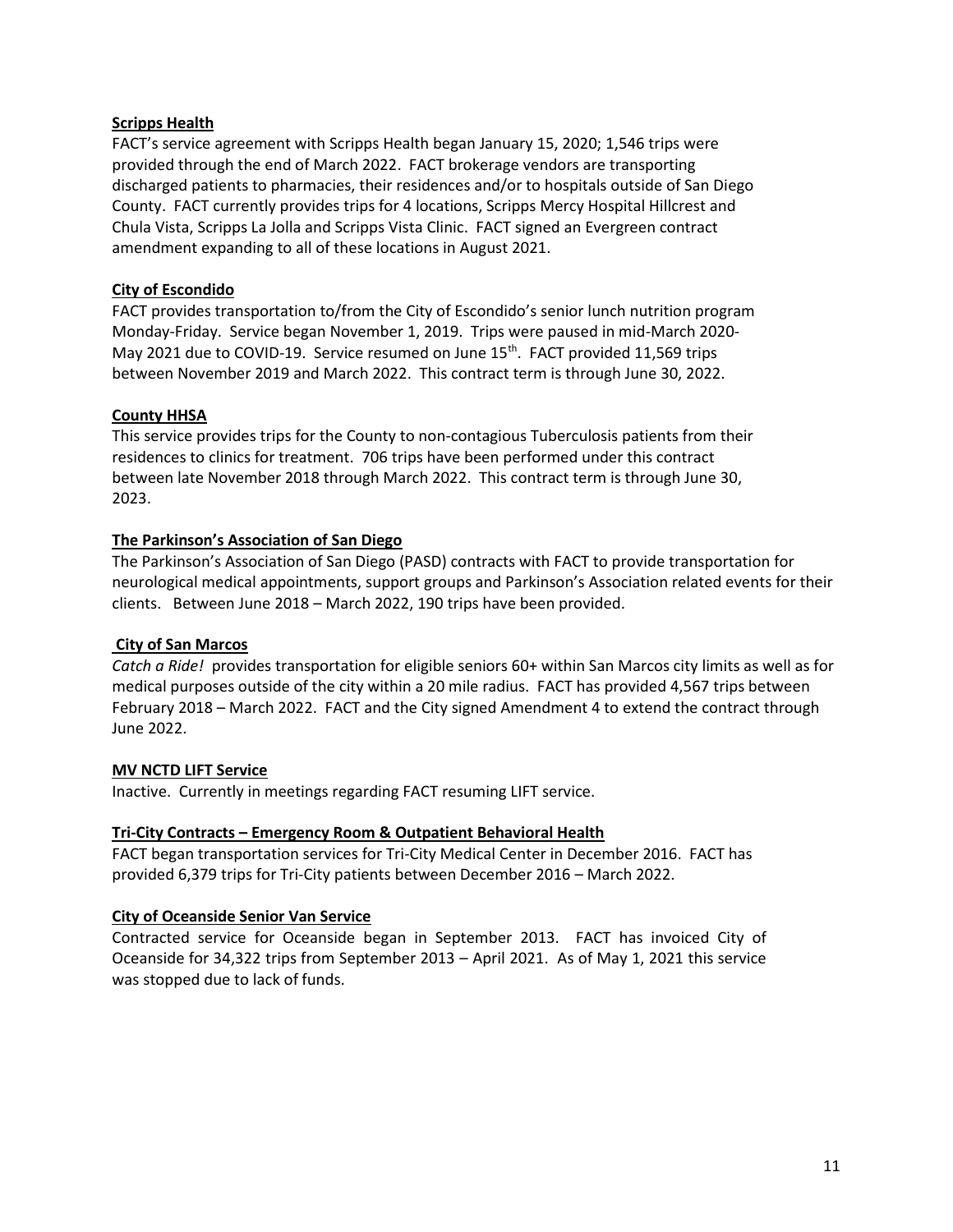|                       |         |                           |          | <b>New</b>              | <b>Total</b>             |                 |                 |              |                    |                 |                 |
|-----------------------|---------|---------------------------|----------|-------------------------|--------------------------|-----------------|-----------------|--------------|--------------------|-----------------|-----------------|
| CTSA,                 |         |                           |          |                         | <b>Agencies Requests</b> |                 | <b>RideFACT</b> |              |                    |                 |                 |
| <b>RideFACT &amp;</b> |         |                           | Programs | in                      | for                      | <b>RideFACT</b> | <b>Trips</b>    | Contracted   |                    | <b>RideFACT</b> | <b>RideFACT</b> |
| Contracted            |         |                           | in       | <b>Databas</b>          | <b>RideFACT</b>          | <b>Trips</b>    | Unable to       | <b>Trips</b> |                    | Avg             | Avg Trip        |
| <b>Service Data</b>   |         | <b>Web hits Referrals</b> | Database | e                       | <b>Trips</b>             | Provided        | Provide         | Provided     | <b>Total Trips</b> | <b>Mileage</b>  | Cost            |
| July                  | 823     | 108                       | 176      | $\mathbf{2}$            | 2,515                    | 2,455           | 60              | 771          | 3,226              | 9.6             | \$13.29         |
| August                | 948     | 90                        | 177      | 1                       | 2,424                    | 2,365           | 59              | 844          | 3,209              | 9.1             | \$11.47         |
| September             | 1,157   | 129                       | 179      | $\overline{\mathbf{c}}$ | 2,757                    | 2,621           | 136             | 674          | 3,295              | 9.3             | \$11.88         |
| October               | 1,263   | 139                       | 180      | $\mathbf{1}$            | 2,952                    | 2,735           | 217             | 781          | 3,516              | 9.5             | \$12.63         |
| November              | 1,089   | 122                       | 180      | 0                       | 2,652                    | 2,388           | 264             | 1,452        | 3,840              | 9.8             | \$14.38         |
| December              | 1,052   | 82                        | 180      | 0                       | 2,636                    | 2,508           | 128             | 1,572        | 4,080              | 9.4             | \$14.86         |
| 20-Jan                | 1,372   | 132                       | 176      | 0                       | 2,994                    | 2,849           | 145             | 1,680        | 4,529              | 10.1            | \$13.99         |
| February              | 1,237   | 138                       | 176      | 0                       | 2,693                    | 2,608           | 85              | 1,567        | 4,175              | 9               | \$15.30         |
| March                 | 1,650   | 141                       | 177      | $\mathbf{1}$            | 2,015                    | 1,931           | 84              | 988          | 2,919              | 8.8             | \$13.95         |
| April                 | 1,720   | 347                       | 183      | 6                       | 1,586                    | 1,555           | 31              | 383          | 1,938              | 8.8             | \$15.29         |
| May                   | 1,253   | 384                       | 183      | 0                       | 2,082                    | 2,024           | 58              | 473          | 2,497              | 10.2            | \$18.65         |
| June                  | 1,392   | 297                       | 185      | $\overline{\mathbf{2}}$ | 2,502                    | 2,416           | 86              | 421          | 2,837              | 10.2            | \$20.60         |
| Subtotal              | 14,956  | 2109                      | 185      |                         | 29,808                   | 28,455          | 1353            | 11,606       | 40,061             |                 |                 |
| July                  | 1,510   | 304                       | 180      | -5                      | 3,202                    | 3,096           | 106             | 447          | 3,543              | 10.3            | \$21.12         |
| <b>August</b>         | 1,571   | 300                       | 181      | $\mathbf{1}$            | 3,623                    | 3,371           | 252             | 459          | 3,830              | 9.5             | \$20.64         |
| September             | 1,625   | 312                       | 181      | 0                       | 3,924                    | 3,617           | 307             | 457          | 4,074              | 10              | \$21.13         |
| <b>October</b>        | 1,839   | 426                       | 185      | 4                       | 4,419                    | 4,035           | 384             | 436          | 4,471              | 10.3            | \$22.32         |
| November              | 1,591   | 488                       | 189      | 5                       | 4,102                    | 3,716           | 386             | 453          | 4,169              | 10.5            | \$21.39         |
| December              | 1,488   | 515                       | 189      | $\mathbf 0$             | 4,638                    | 4,191           | 447             | 433          | 4,624              | 11              | \$22.45         |
| January               | 1,480   | 466                       | 189      | $\mathbf 0$             | 4,270                    | 3,891           | 379             | 361          | 4,252              | 11              | \$22.40         |
| February              | 1,569   | 310                       | 189      | 0                       | 3,809                    | 3,447           | 362             | 403          | 3,850              | 10.5            | \$19.78         |
| March                 | 2,042   | 189                       | 189      | 0                       | 2,978                    | 2,637           | 341             | 488          | 3,125              | 9.5             | \$19.79         |
| Apr                   | 1,884   | 162                       | 189      | 0                       | 2,429                    | 1,916           | 513             | 513          | 2,429              | 9.6             | \$19.39         |
| May                   | 1,867   | 102                       | 189      | 0                       | 2,259                    | 1,630           | 629             | 323          | 1,953              | 10.2            | \$21.25         |
| June                  | 2,221   | 155                       | 189      | 0                       | 2,306                    | 1,746           | 560             | 795          | 2,541              | 9.9             | \$21.31         |
| Subtotal              | 20,687  | 3729                      | 189      | 10                      | 39,653                   | 37,293          | 4666            | 5,568        | 42,861             |                 |                 |
| July                  | 2,715   | 163                       | 193      | 4                       | 2,281                    | 1,569           | 712             | 1,429        | 2,998              | 11              | \$22.19         |
| <b>August</b>         | 3,677   | 153                       | 193      | $\mathbf 0$             | 2,047                    | 1,212           | 835             | 1,408        | 2,620              | 9.5             | \$21.74         |
| September             | 2,315   | 155                       | 193      | 0                       | 1,904                    | 1,393           | 511             | 1,403        | 2,796              | 9.2             | \$21.92         |
| October               | 2,334   | 178                       | 193      | 0                       | 2,019                    | 1,498           | 521             | 1,373        | 2,871              | 9               | \$21.30         |
| <b>November</b>       | 2,129   | 124                       | 193      | 0                       | 2,083                    | 1,577           | 506             | 1,306        | 2,883              | 10              | \$22.99         |
| December              | 3,000   | 158                       | 193      | 0                       | 2,023                    | 1,630           | 393             | 1,290        | 2,920              | 9.3             | \$21.14         |
| January               | 1,964   | 136                       | 193      | $\mathbf 0$             | 1,734                    | 1,469           | 265             | 1,037        | 2,506              | 9.2             | \$22.93         |
| February              | 1,956   | 175                       | 193      | 0                       | 2,032                    | 1,752           | 280             | 1,066        | 2,818              | 9.2             | \$27.95         |
| March                 | 2,497   | 221                       | 178      | 0                       | 2,800                    | 2,585           | 215             | 1,295        | 3,880              | 9               | \$34.89         |
| Subtotal              | 22,587  | 1463                      | 193      | 0                       | 18,923                   | 14,685          | 4238            | 11,607       | 26,292             |                 |                 |
| <b>TOTAL</b>          | 218,486 | 10.800                    | 193      | 4                       |                          | 189,003         | 14,206          | 98,929       | 287,932            |                 |                 |

## **RideFACT & Contracted Service statistics ytd for fiscal year July 2019 – March 2022**

**RECOMMENDATION: NONE.**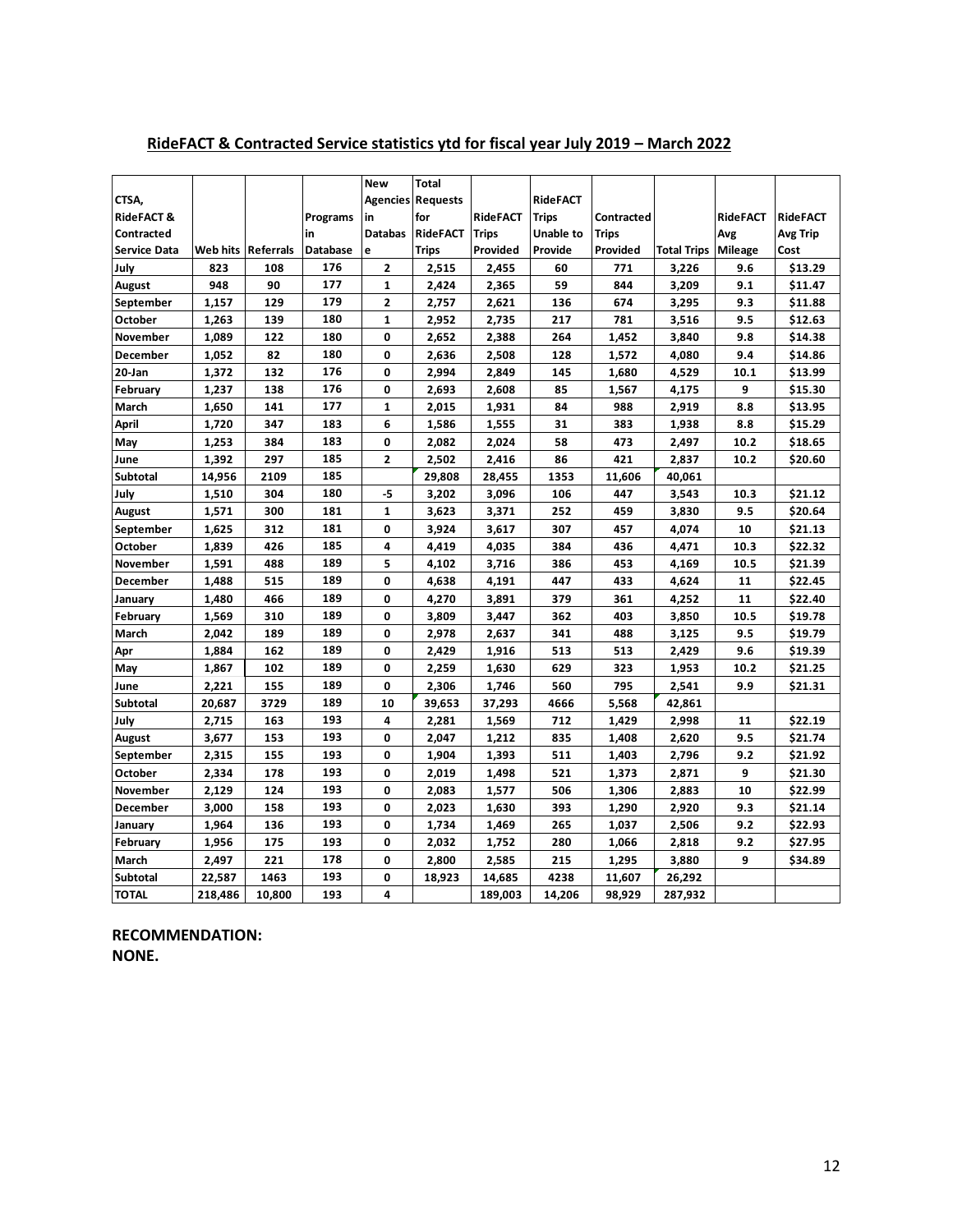## **TO: BOARD OF DIRECTORS**

**FROM: ARUN PREM, EXECUTIVE DIRECTOR, and CYNTHIA PEDERSEN, OFFICE MANAGER**

**RE: Meetings Planning**

**ISSUE:**

## **Annual Board of Directors Meeting – Wednesday, December 7, 2022**

- Location The San Diego History Center, Balboa Park
- Schedule 8:30 am Networking, 9:30am Call to Order
- Keynote Speaker Hon. Raul Campillo (confirmed)
- Giveaway item mini-notebook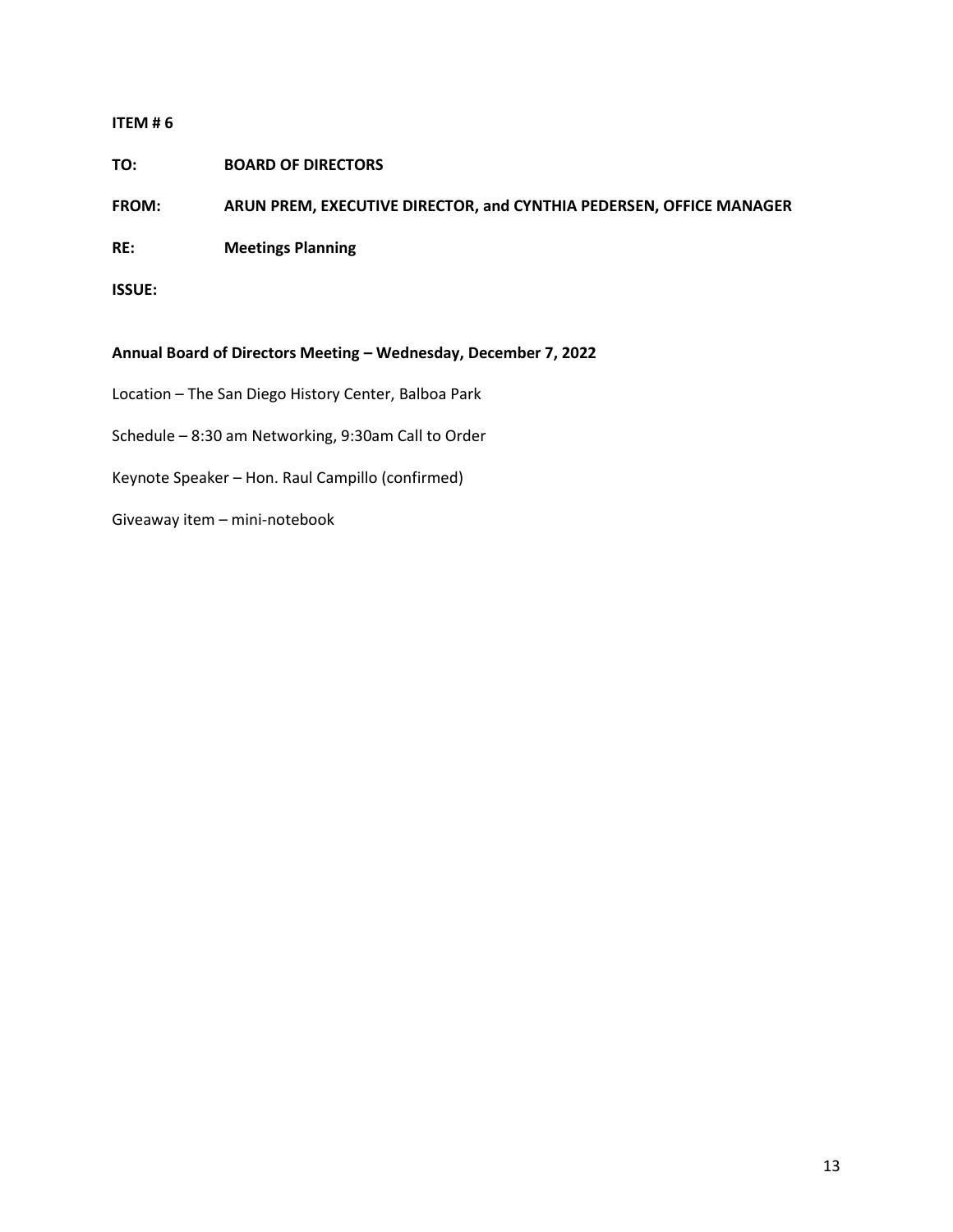# ITEM # 7 TO: BOARD OF DIRECTORS FROM: Arun Prem, Executive Director and Budd Anderson, Director of Grants and HR RE: Update on FACT owned Vehicles ISSUE:

FACT's ageing vehicle fleet and FTA funding to purchase new accessible vans to replace retired vehicles and expand FACT's vehicle fleet.

## BACKGROUND

As of May 20, 2022, FACT owns eleven vehicles. This includes two accessible mini-vans and two medium buses funded through Caltrans's 5310 program and seven accessible mini-vans funded through SANDAG's Specialized Transportation Grant Program (STGP). FACT has agreements with Renewing Life, City of Oceanside, St. Paul's Senior Services, City of Vista, and North County Transit District (NCTD) to operate vehicles.

Vehicles are retired based on FTA's useful life standards. SANDAG has determined that three vehicles have reached the end of their minimum useful life and are eligible for disposition. FACT has signed the SANDAG contract amendments in April to release the vehicles. FACT received the final paperwork and vehicle titles in the mail from SANDAG on May 19<sup>th</sup>. FACT staff will begin negotiations with vendors to get the most benefit out of the vehicles and ensure they continues to serve the public. All 4 Caltrans funded vehicles are retired and are no longer under contract. Renewing Life, St. Paul's, and NCTD continue to operate these vehicles under an MOU with FACT.

When a vehicle is retired FACT either continues to share the vehicle with brokerage vendors or community partners under an MOU, donates the vehicle to a local non-profit, or sells the vehicle for market value. FACT attempts to dispose of retired vehicles with high mileage to coincide with delivery timeframe of the new replacement vehicles and to avoid expensive repairs. In each scenario the vehicles continue to serve San Diego County residents with accessible transportation well beyond FTA useful life standards.

FACT was awarded \$778,910 through FTA's Bus and Bus Facilities Grant Program (Section 5339) to purchase twelve new accessible vans to replace retired vehicles. Due to market conditions, vehicle options are limited under the CalACT/MBTA purchasing cooperative. As a result, FACT plans to purchase Class V: Ford Transit 350 Mobility Trans Vans which can accommodate 7-Ambulatory Passengers or 2- Ambulatory + 2-Wheelchair Passengers. The grant requires the recipient to purchase the vehicles and then request reimbursement. Financing was not an option; FACT staff is working on a short term loan to fund the vehicle purchase. Once the loan is secured an accurate timeline on when the vehicles will be delivered and when they will be available for lease will be announced.

FACT hosted a Vehicle and Insurance Workshop on March 8, 2022, to discuss the details of FACT's vehicles and vehicle sharing program in addition to insurance issues such as cost and policy constraints that prevent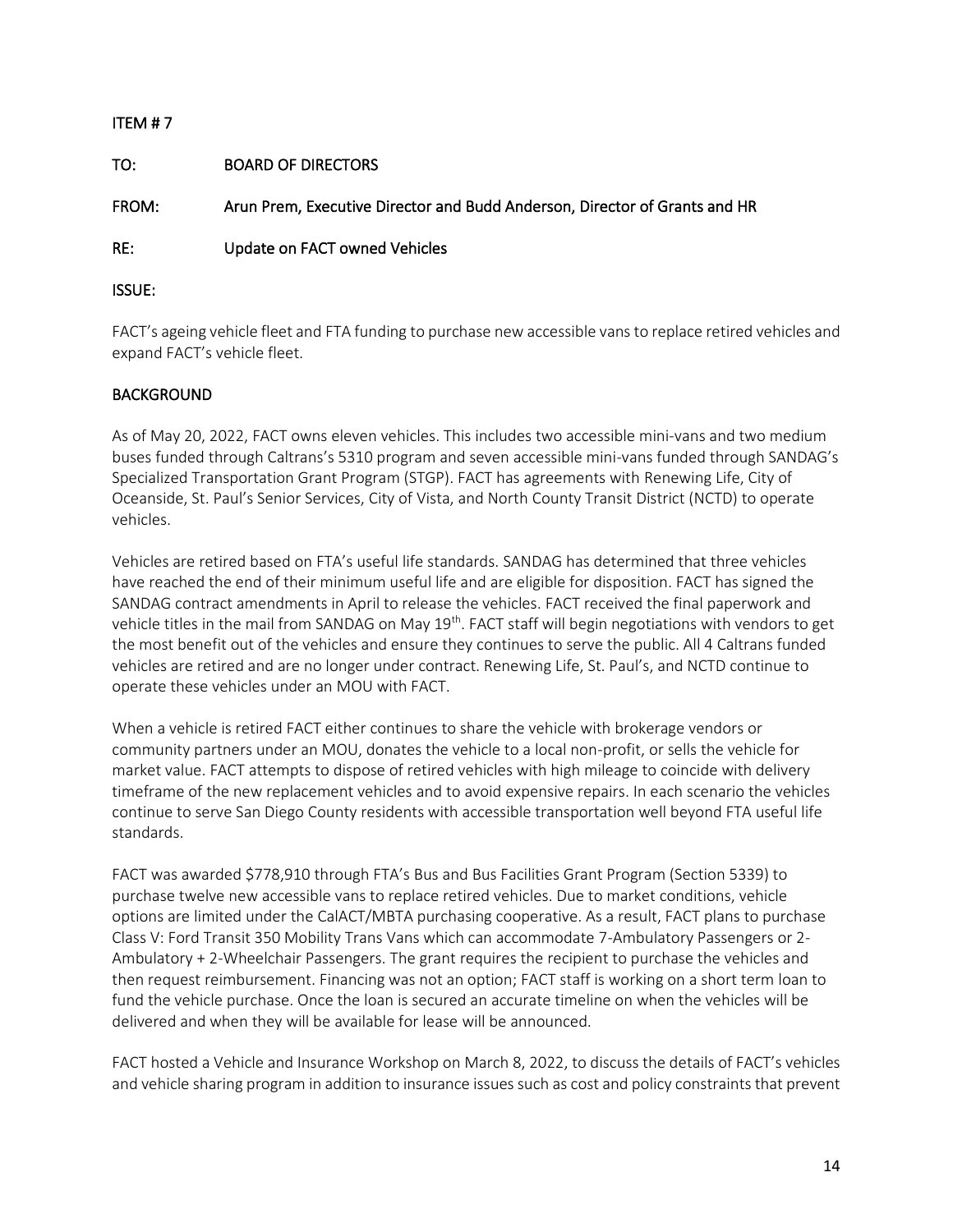vehicle sharing amongst agencies. FACT will issue a Request for Proposals (RFP) to operate the new vehicles and schedule a follow-up workshop once a clear timeline is established.

## RECOMMENDATION:

Staff requests Board feedback regarding the vehicle information presented.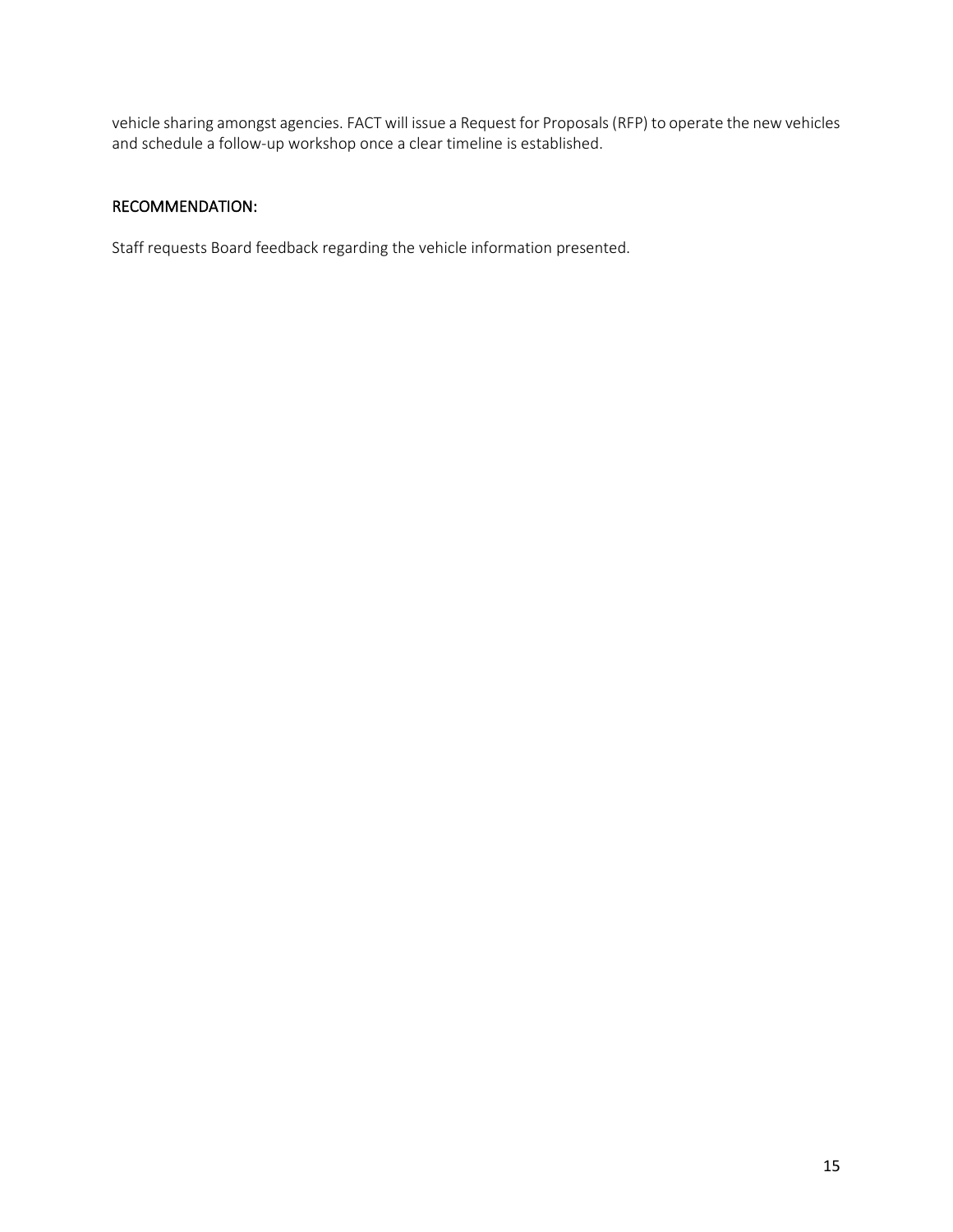**TO: BOARD OF DIRECTORS**

**FROM: ARUN PREM, EXECUTIVE DIRECTOR** 

**RE: SANDAG – Ongoing Discussion**

**ISSUE: Ongoing discussions with SANDAG.**

**(No recent Update)**

Quarterly Update Meeting with SANDAG March 18, 2022: Delayed due to scheduling issues

Meeting Update Feb 18, 2022: Arun met with Hon. Blakespear, Ms. Coleen Clemenston and Mr. Brian Lane, and resumed the discussion re. a sustainable process for funding FACT. Arun reviewed the process SANDAG followed in 2020 during STGP Cycle 11 and requested the same process apply in future cycles. Coleen and Brian agreed to follow up with the recommendation. We also discussed other grants and funding sources and non-financial ways in which SANDAG could extend support for FACT.

## **Background**

### Meeting Update, Nov 22, 2021

A follow up meeting with Mr. Hasan Ikhrata and Mr. Ray Major, Ms. Coleen Clementson Mr. Brian Lane was held on Nov 22, 2021. Arun Prem discussed FACT's cost for trips, and explained the invoicing process that provides detailed data to SANDAG on the purchase price for rides.

## Meeting with SANDAG, NCTD, MTS on Aug 4, 2021:

The following memo was sent from Arun to Mr. Hasan Ikhrata, Ms. Sharon Cooney and Mr. Matt Tucker ahead of the meeting:

*MEMO - Aug 4, 2021 Meeting - MTS, NCTD, SANDAG – Review baseline CTSA services & potential for collaboration* 

*San Diego County's CTSA is not structured as a supporting entity to the transit agencies, unlike in most other Counties that have CTSAs. Typically, CTSA's across CA are tasked with addressing a designated segment(s) of mobility with agreements in place with an intent to complement transit and paratransit services.*

*When the CTSA scope of services was drawn in the original SANDAG/FACT agreement completed in 2006, it did not recognize transportation services as an eligible activity for TDA funds. FACT began providing transportation in late 2010. SANDAG formally recognized the potential for the CTSA to operate transportation with TDA 4.5 funds during 2019 in the course of updating the CTSA services scope. Due to these changes, and concurrent changes in the County's leadership and vision for public transportation, there is value in a renewed discussion on the potential role the CTSA can play in future in supporting transit services and objectives.*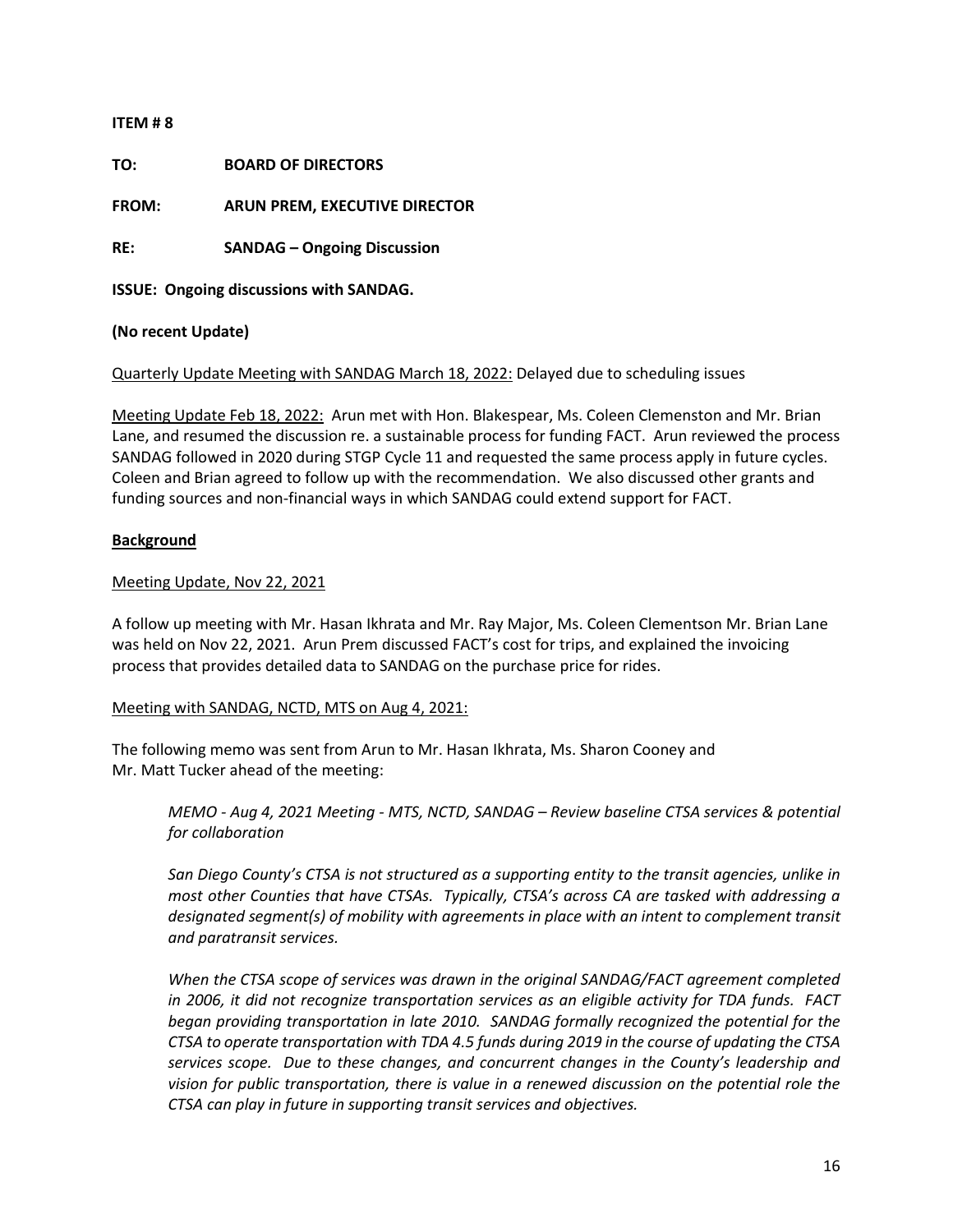*Since FACT implemented its transportation brokerage in 2011, it has maintained that collaboration with transit agencies as an ADA paratransit subcontractor would help sustain it, and add value to regional transportation services by reducing expenses and promoting the local taxicab service capacity. This concept was validated when FACT independently (sub)contracted with NCTD's vendors to provide ADA paratransit. A critical benefit of this arrangement was the net revenue FACT generated from the pass-through payments from NCTD without competing directly with NCTD or any other grant funded mobility provider. The subcontractor arrangement with First Transit did not survive the transition to a new vendor - MV Transit, and is currently inactive.*

*In a post pandemic transit scenario there are indications that cost of paratransit services, and the*  taxicab industry's capacity limits will create bottlenecks to paratransit delivery. The growing *interest in mobility as a service and micro-transit also present challenges that are better met with a coordinated approach. FACT is in a position to leverage SANDAG Mobility Management grant funds to assist with configuring and testing new services more quickly and at a lower cost.*

*In view of the above, I would like to recommend we consider some or all of the following as a means to promoting ongoing communication and collaboration where possible to address the current and potential specialized mobility needs effectively:*

- *Reinstate NCTD and MTS staff to FACT's Council on Access and Mobility (CAM) and Technical Advisory Committees (TAC)*
- *Monthly or Quarterly meetings between staff to review specific service needs and proposals*
- *MOU's to designate FACT as a back-up or overflow transportation and call-center service provider in case of contingencies*
- *Review opportunities for transit agencies to engage with FACT as contractor directly*
- *Opportunities to collaborate on 5310, other grants, by proposing joint vehicle procurements and other projects that would avoid conflict related to funding*

## **Meeting update:**

"I met with Hasan, Matt, Sharon and Brian today to review the Memo I shared with you (copied above) and discuss how the CTSA could be structured as a formal supporting entity for the 2 transit agencies.

We spoke for a little over 30 minutes, as planned (a more detailed description of the meeting was sent to Board members on the afternoon of Aug 4, 2021).

## **RECOMMENDATION:**

**NONE**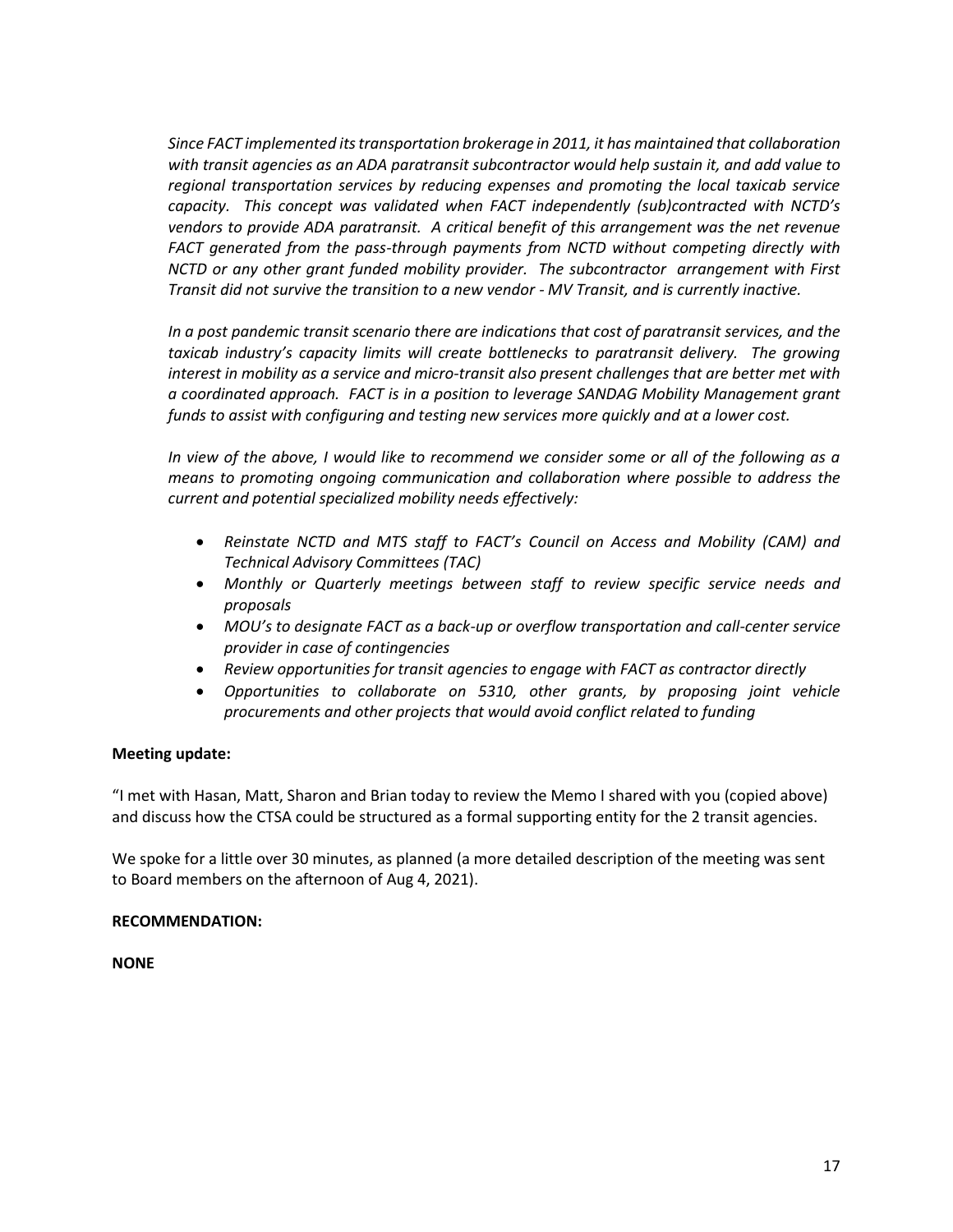# **ITEM # 9 TO: BOARD OF DIRECTORS FROM:** Arun Prem, Executive Director and Budd Anderson, Director of Grants and HR **RE: Business Plan Update**

**ISSUE:**

FACT's CTSA contract with SANDAG requires an annual update of the Business Plan. The current Business Plan update (2022-2027) was approved in June 2021.

The below table summarizes the proposed 2023-2028 Business Plan updates.

Staff plans to send the DRAFT Plan to the Board in early June for review and feedback. Staff will seek Board approval at the June Board of Directors meeting to have the final plan in place by July 1, 2022; start of FACT's fiscal year.

## **BACKGROUND**

FACT 2023-2028 Business Plan Update includes the following revisions to projects/status:

All sections were restructured, updated, and renumbered accordingly. New FACT rider Images were included.

| <b>CHAPTER</b>   | <b>SECTION</b>                                              | <b>DESCRIPTION OF CHANGE/S</b>                                                                        |  |  |
|------------------|-------------------------------------------------------------|-------------------------------------------------------------------------------------------------------|--|--|
|                  | <b>Executive Summary</b>                                    | New overview                                                                                          |  |  |
|                  | <b>Highlights</b>                                           | Updated FY Overview Chart through FY 2021                                                             |  |  |
| <b>Chapter 1</b> | Governance                                                  | Updated Organization Chart with Staff, Board, and<br>CAM changes                                      |  |  |
|                  | COVID-19 Related Needs and<br>Service Demand                | Updated 2.5 on the demand generated by impacts of<br>COVID-19                                         |  |  |
| <b>Chapter 2</b> | Social Equity                                               | Updated 2.6 on Social Equity and Environmental<br>Justice in San Diego County's Transportation system |  |  |
|                  | <b>Core CTSA Services</b>                                   | Updated Service data and ridership stats                                                              |  |  |
|                  | <b>Additional Mobility</b><br><b>Management Activities</b>  | New section on additional MM activities associated<br>with FACT's STGP Cycle 11 Allocation            |  |  |
|                  | <b>Contracted Transportation</b>                            | Updated contract information and added new<br>contracts (E.g., 2-1-1 Cool Zones and SDG&E PSPS)       |  |  |
| <b>Chapter 3</b> | COVID-19 Response,<br>Coordination, and Special<br>Services | Update on COVID-19 Response, Coordination, and<br><b>Special Services section</b>                     |  |  |
|                  | <b>New Vehicles</b>                                         | Update on FACT's 5339 (b) FY 2018 and FY 2019<br>awards and vehicles to be purchased.                 |  |  |
|                  | Electric and Alternative Fuel<br>Vehicles                   | New section on emerging vehicle technology, industry<br>trends, regulation, and FACT's fleet          |  |  |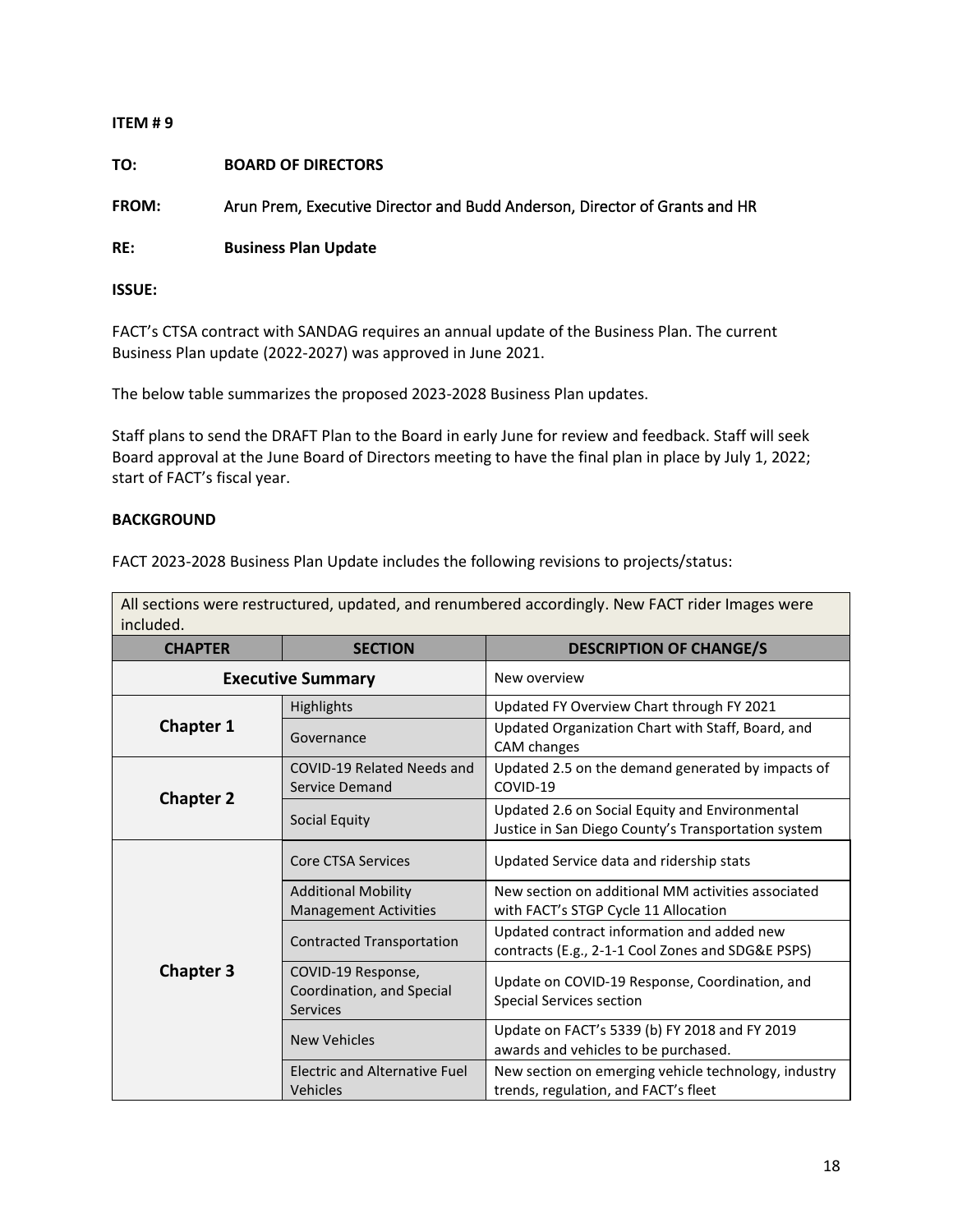|                   | <b>Coordinated Outreach</b>                                                   | Updated association memberships, meetings, councils,<br>and other community groups FACT staff participates in                                             |  |  |
|-------------------|-------------------------------------------------------------------------------|-----------------------------------------------------------------------------------------------------------------------------------------------------------|--|--|
|                   | Service statistics                                                            | Updated the service statistics charts and graphs with<br>FY 21 data                                                                                       |  |  |
|                   | <b>Flexible Fleets</b>                                                        | Updated section on SANDAG's Big 5 Moves,<br>opportunities, and FACT's involvement in planning and<br>service delivery.                                    |  |  |
| <b>Chapter 4</b>  | Integrated and Shared<br>Technology                                           | New section on modern technology; 2-1-1 CIE, FACT<br>app and contactless payment, and SANDAG's next OS                                                    |  |  |
|                   | <b>Transportation Network</b><br>Company (TNC) Access for All<br>(AFA)        | New section on TNC AFA and FACT's involvement                                                                                                             |  |  |
|                   | Pandemic Response/Non-<br><b>Traditional Services</b>                         | Updated section on responding to pandemics and<br>providing non-traditional services to meet temporary<br>changes to client needs                         |  |  |
| <b>Chapter 5</b>  | Grants                                                                        | TABLE 5-1 - Removed past funding to streamline plan.<br>Updated FACT's TDA 4.5 allocation, new STGP<br>allocation, and competitive grant funding.         |  |  |
|                   | Service projections                                                           | Updated service projections based on awarded<br>funding and funding limitations.                                                                          |  |  |
| <b>Chapter 6</b>  | <b>Demand Management</b>                                                      | Updated on managing RideFACT and Contracted<br>service demand and new opportunities to expand<br>accessible services.                                     |  |  |
| <b>Appendices</b> | <b>CTSA Work Plan</b><br><b>FACT Service Area Map</b><br><b>Website Links</b> | 1. Updated with FACT's FY 23 CTSA Work Plan<br>2. Updated with FACT's FY 21 service/trips map<br>4. Updated Links to Service Providers and Title VI Plan. |  |  |

## RECOMMENDATION:

Staff requests the Board's feedback on proposed changes to the **2023-2028** Business Plan.